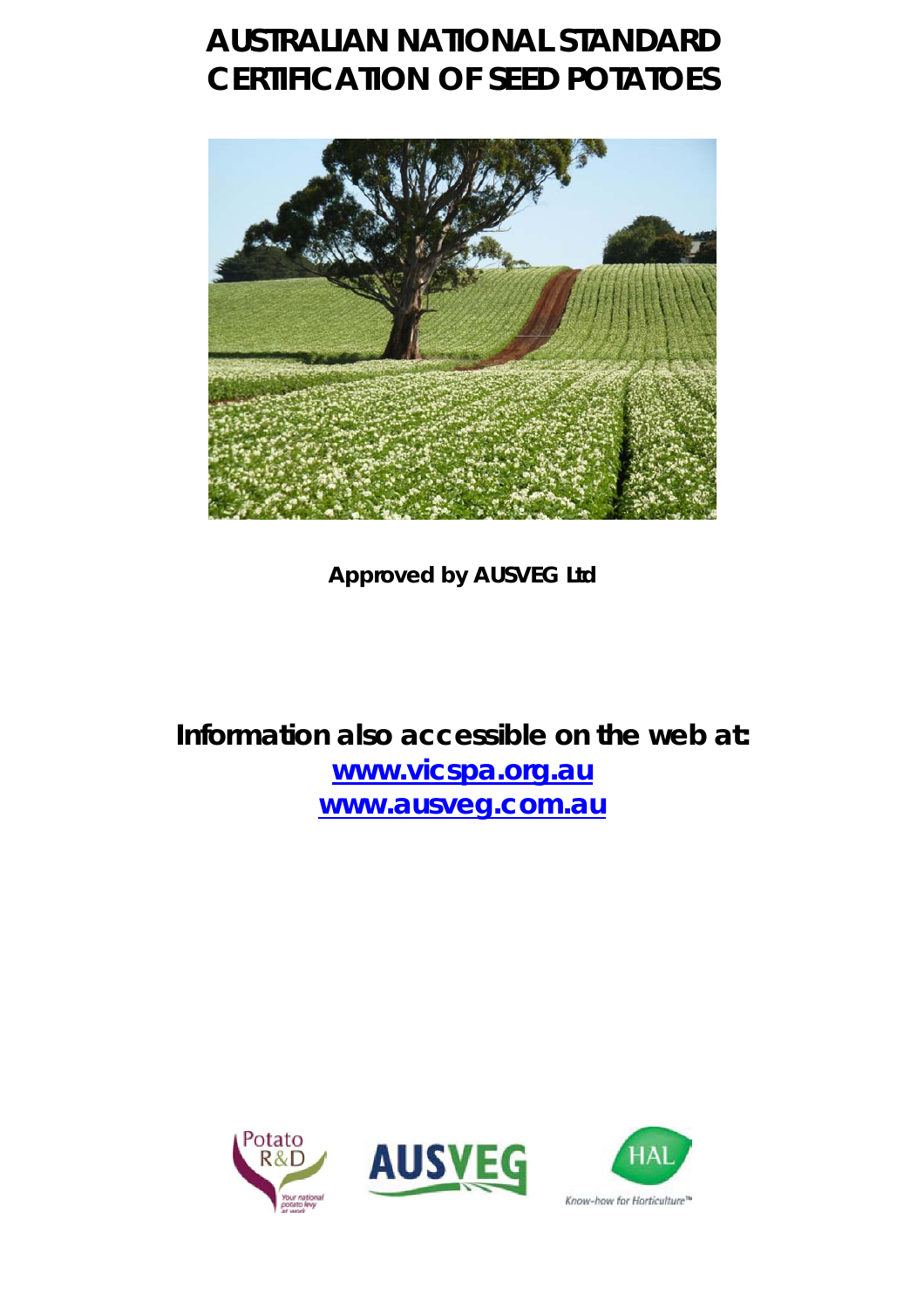# **Forward**

AUSVEG is pleased to endorse the National Standard for the certification of seed potatoes. The standard which took two years to develop, in consultation with seed growers and other sectors of the potato industry will enhance the reputation of Australian produced seed both domestically and internationally.

The National Standard (NS) replaced five separate state based standards with a single, uniform set of minimum field and tuber production standards for: disease, trueness to type and defects. The standard is accompanied by operational procedures.

The National Standard benefits all sectors of the potato industry including, seed growers, seed buyers, exporters and technologists.

AUSVEG is responsible for the implementation and future development of the National Standard. A national coordination group chaired by AUSVEG will:

- Coordinate the various state based agencies who certify seed crops
- Develop a national training program for certification inspectors and accredited production facilities
- Provide a forum for the annual review of the standard to meet industry needs and expectations

Certification of seed potatoes will continue to be undertaken by the current certification authorities in each state. The NS will benefit all sectors of the industry by implementing;

- Minimum standards for the presence of disease and tuber quality
- Common/generic terminology
- Uniform national labelling for both domestic and export certified seed potatoes
- Uniform rules and guidelines for seed production, including rotations, hygiene, seed grades, crop inspections, tuber inspections, crop isolation, packaging and transport procedures

The NS provides greater commercial flexibility to the industry by:

- **Facilitating movement of certified seed between states**
- **Fast tracking production of new varieties for special markets**
- **Promoting buyer confidence with a uniform label for all certified seed**
- **Developing export markets through recognition of a single Australian export label**
- Enhancing buyer confidence in the quality of the product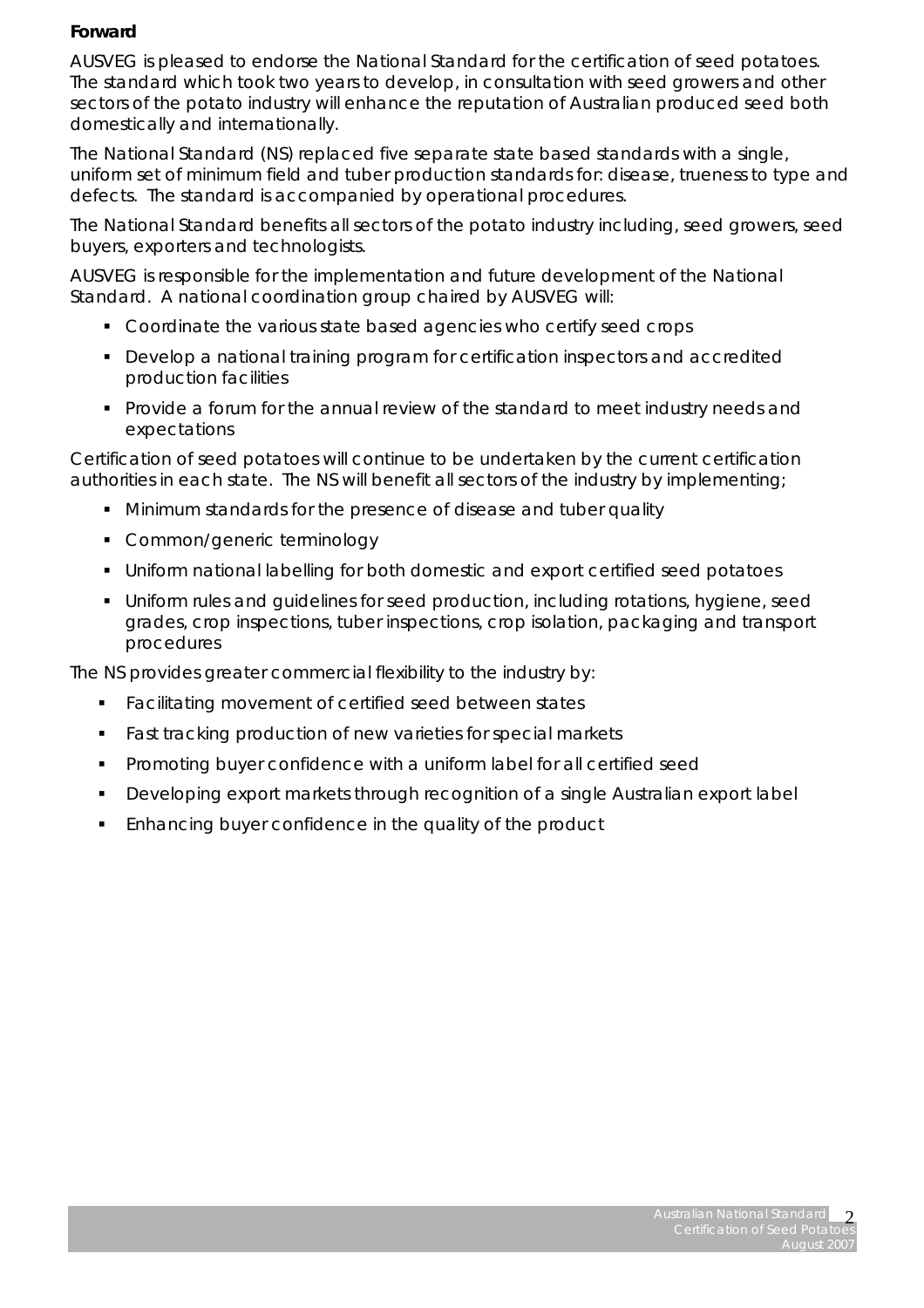# **TABLE OF CONTENTS**

| The National Standard <b>Material Communities</b> (6) |  |
|-------------------------------------------------------|--|
|                                                       |  |
|                                                       |  |
|                                                       |  |
|                                                       |  |
|                                                       |  |
|                                                       |  |
|                                                       |  |
|                                                       |  |
|                                                       |  |
|                                                       |  |
|                                                       |  |
|                                                       |  |
|                                                       |  |
|                                                       |  |
|                                                       |  |
|                                                       |  |
|                                                       |  |
|                                                       |  |
|                                                       |  |
|                                                       |  |
|                                                       |  |
|                                                       |  |
|                                                       |  |
| APPENDIX 3. DISEASES AND TOLERANCES TO BE INCLUDED    |  |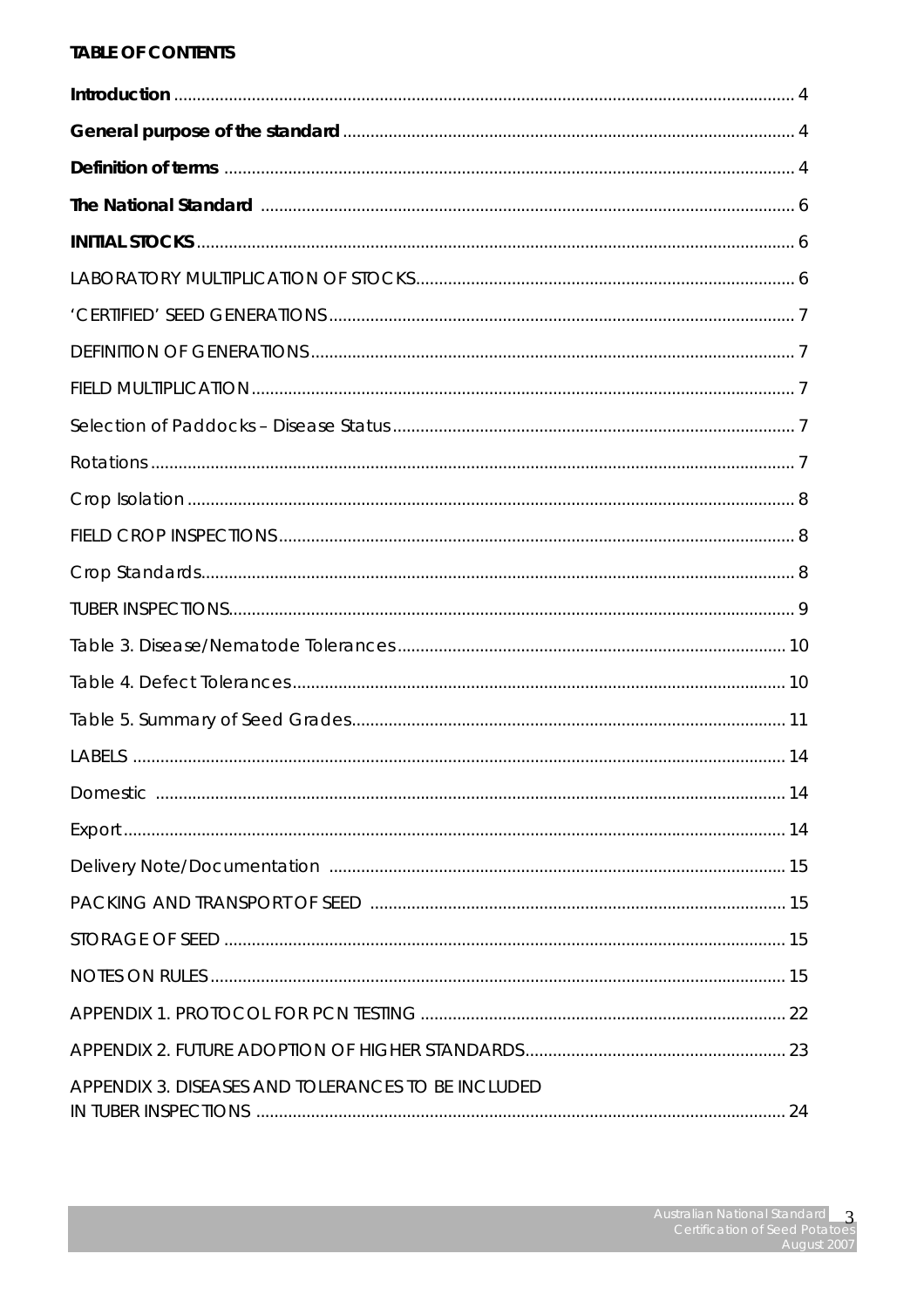#### **INTRODUCTION**

The Australian potato industry recognises the need for a National Seed Potato Certification Standard as a prerequisite for positioning itself to capitalise on the opportunities for domestic and international growth of the industry.

#### **GENERAL PURPOSE OF THE STANDARD**

The purpose of the following a NS is to ensure that irrespective of the State of origin of seed potatoes buyers will receive seed which has met an agreed standard. The introduction of a NS will for the first time, afford domestic and export buyers a level of quality assurance which has been impossible to provide.

#### **DEFINITION OF TERMS**

#### **Accreditation**

Accreditation means the official process in which laboratories are approved by AUSVEG to produce planting material for further multiplication.

#### **Accredited Laboratory**

Accredited laboratory means a laboratory approved by AUSVEG to produce minitubers, microtubers and plantlets for further multiplication.

### **AUSVEG**

AUSVEG – the peak industry body responsible for the administration and operation of the NS.

#### **Certification**

Certification of seed potatoes is strictly limited to the act of endorsing that the seed potatoes have been produced in accordance with these NS for certification of seed potatoes.

The method of determining compliance with these standards is visual inspection of the growing crop and inspection of random samples of the graded product.

The NS does not require that the certifying authorities test for varietal purity. When zero tolerances are applied certification does not mean that the lot is free of disease, but that none was visually observed during the routine inspections.

No warranties expressed or implied, of quality factors not specified in the NS for Certification of Seed Potatoes, or merchantability or fitness for any particular purpose is given by the certifying authority in respect to certified seed produced, other than that as required by law.

The certifying authority disclaims all responsibility and liability for any incorrectness and inaccuracy caused, or contributed to by any circumstances beyond its control. While the certifying authority diligently endeavours to certify the crops in accordance with published standards, there are numerous matters which influence the ability of certification as defined in the scheme, such as weather conditions, plant fertility, late insect infestation, latent defects, and contamination or light conditions.

Whilst best practices are used by the certifying authority, certification is not an exact science. It does not constitute a warranty by the certifying authority regarding the quality, or freedom from disease of the seed potatoes beyond the express representation that the seed potatoes were produced and inspected under the scheme and qualified at the time of inspection that the seed potatoes meet the standards.

#### **Certification Authority**

Certification Authority means the authority in each State, in which responsibility for maintenance of the NS has been vested by AUSVEG. Currently these are; NSW Agriculture,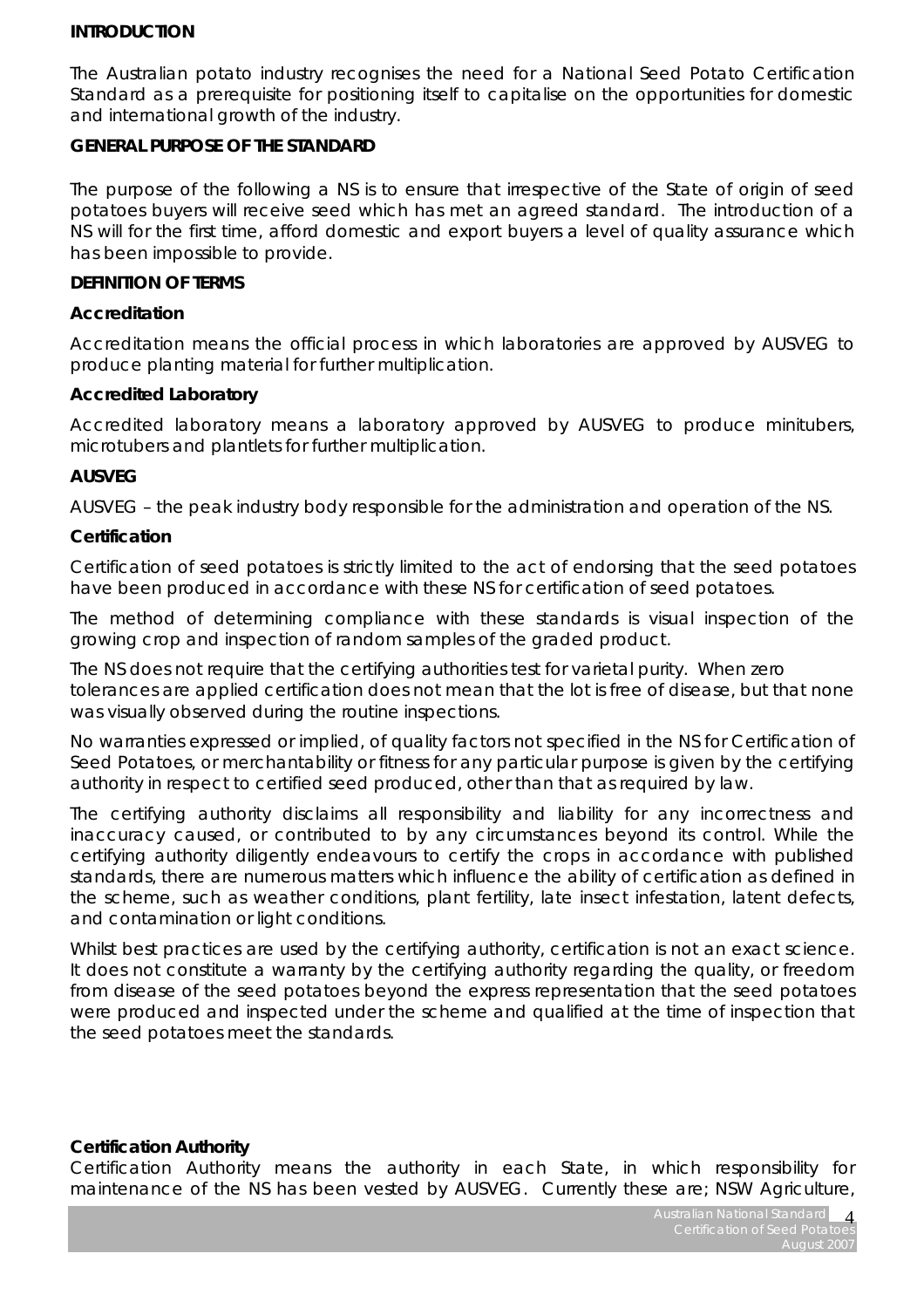AGWEST Plant Laboratories, ViCSPA, and the Department of Primary Industries and Water Tasmania.

#### **Defect**

Defect means a non-infectious tuber abnormality caused by such things as insects, mechanical damage, or other factors causing abnormal features.

#### **Disease**

Disease means a condition caused by an infectious agent such as a fungus, bacterium, nematode or virus.

#### **Disease/Defect Tolerances**

Disease/defect tolerances means the maximum permitted incidence of disease, or plant defect present in either the growing crop, or on harvested tubers to meet a defined quality standard.

#### **Inspector**

Inspector means a designated and appropriately accredited officer of a certifying authority responsible for certifying seed.

#### **In Vitro**

*In vitro* means potatoes grown in tissue culture in the laboratory.

#### **Label**

The official certification tag attached to each unit of certified seed.

#### **Pathogen**

Pathogen means a disease causing agent (e.g. fungus, bacterium, nematode, and virus).

#### **Pathogen Tested**

Pathogen tested means potatoes tested for, and found to be free of disease causing agents as listed.

#### **Quality Assurance**

The systematic control of quality factors of a product through the whole production process to ensure market specifications are met. It applies to the growing, harvesting, grading, packing, transporting and marketing of certified seed potatoes to satisfy the needs of the customer.

#### **Scheme**

Scheme means the procedures whereby the NS is implemented.

#### **Tuber Rating**

Tuber rating is the assessment of the health/defects of harvested tubers by the certifying authority.

#### **ViCSPA**

The Victorian Certified Seed Potato Authority Incorporated.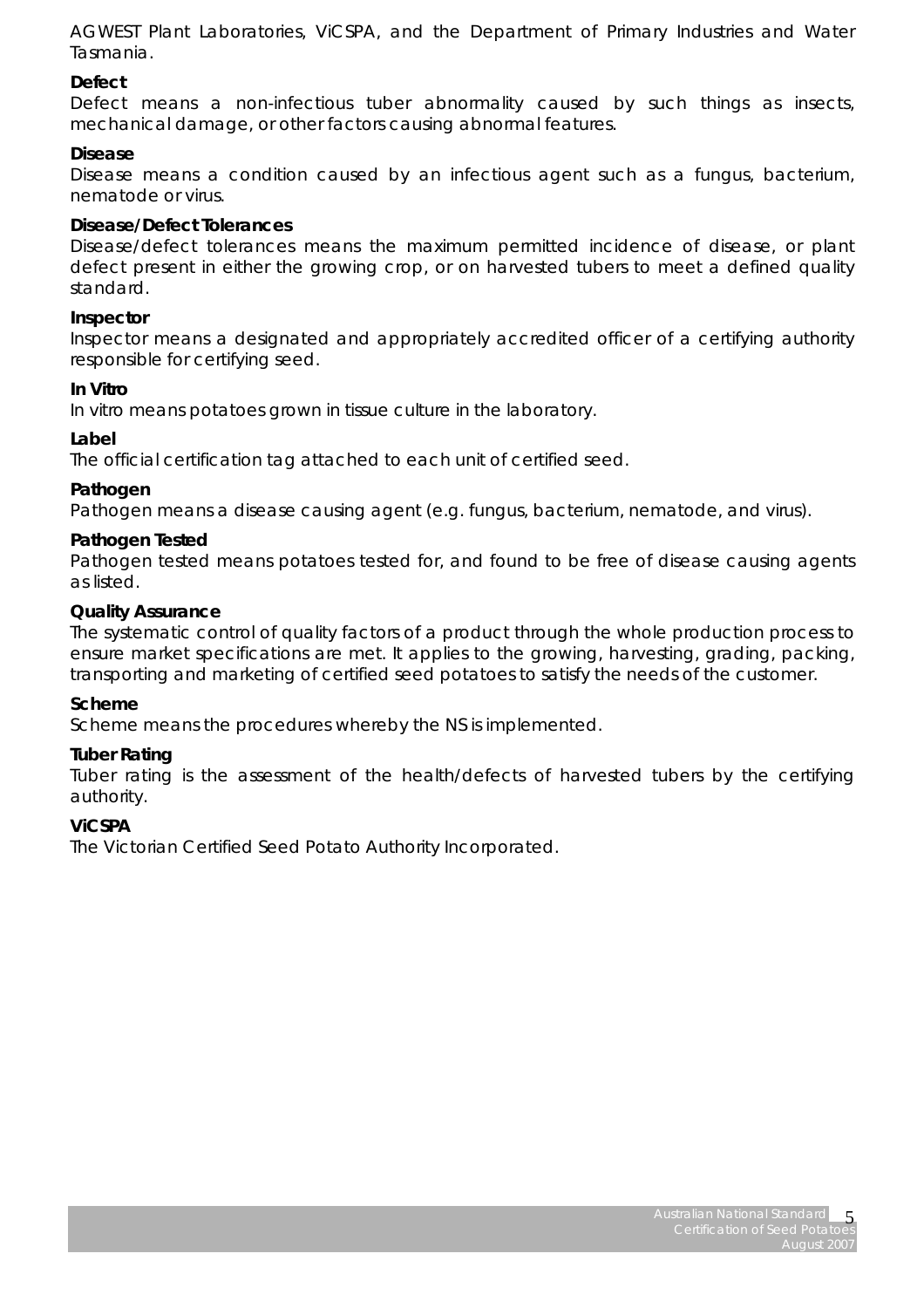# **THE NATIONAL STANDARD**

# **INITIAL STOCKS**

- **1**. All potato stocks (existing and new cultivars) acquired from whatever source for use as starting material in this certification scheme must be visually free of all diseases before being pathogen tested for the presence of the following diseases, either in quarantine, or by any other testing authority approved by AUSVEG:
	- Blackleg and related soft rots caused by *Erwinia spp*.,
	- Bacterial wilt, caused by Ralstonia solanacearum (formerly Pseudomonas solanacearum),
	- Ring rot, caused by *Clavibacter michiganense* pv *sepodonicum*,
	- Powdery scab, caused by *Spongospora subterranea*,
	- Black scurf, caused by *Rhizoctonia solani*,
	- Silver scurf, caused by *Helminthosporium sp*.,\*
	- Gangrene, caused by *Phoma exigua*,
	- Wilt, dry rot, caused by *Fusarium spp*.,
	- Wilt, caused by *Verticillium spp*.,
	- Black dot, caused by *Colletotrichum coccodes*, and
	- Potato leafroll virus (PLRV), potato virus A (PVA), potato virus M (PVM), potato virus S (PVS), potato virus x (PVx), potato virus Y (PVY), tomato spotted wilt virus (TSW), and potato spindle tuber viroid. (PSTV)
	- Calico, caused by *Alfalfa Mosaic Virus* \*
	- Late blight, caused by *Phytophthora infestans* \*
	- Common scab caused by *Streptomyces sp* \*

\*Diseases have only been tested for since 1 July 2001

The aim of this scheme is to ensure that the stock provided for further multiplication has been tested and found to be free of these diseases.

Such pathogen-tested stocks must be maintained *in vitro* by the testing authority under conditions of high security (to minimise the risk of re-infection), and must be re-tested for the presence of contaminating fungi and bacteria, prior to their release to accredited laboratories for further multiplication. The *in vitro* material is not necessarily re-tested again for the specific pathogens listed above. Accredited laboratories can maintain stocks for further multiplication and, if necessary re-apply to the testing authority for new stocks.

# **LABORATORY MULTIPLICATION OF STOCKS**

- 2. All laboratories and associated facilities (e.g. glasshouses etc.) which accept pathogentested stocks from approved repositories, to produce Generation O (G0) seed – e.g. minitubers, microtubers, plantlets, or other defined propagules must be accredited.
- 3. Accreditation of laboratories is vested by AUSVEG, in State agencies. The accreditation standards shall be those currently implemented by ViCSPA in Victoria and other participating States. Further details of the accreditation process maybe found at [www.vicspa.org.au](http://www.vicspa.org.au/)
- 4. Accredited laboratories will be inspected annually by the approved agent of the AUSVEG sub-committee to ensure that standards are being maintained.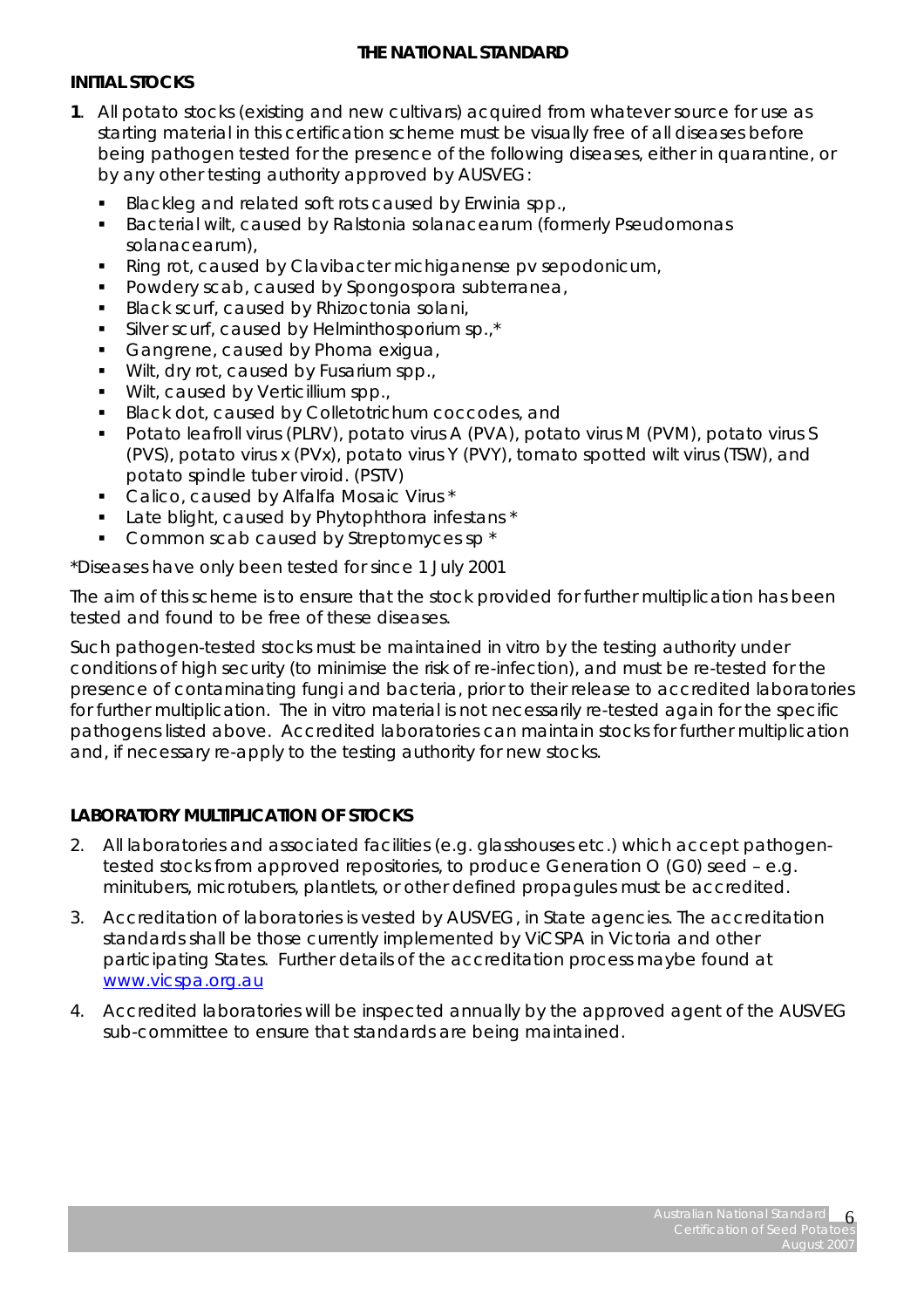#### **'CERTIFIED' SEED GENERATIONS**

5. Any generation of seed may be sold as 'certified' provided it meets the minimum field rating of 3. Seed, which does not meet the minimum rating of 3, cannot be further multiplied for certified seed, and cannot be certified. Refer to rules 23 & 26.

# **DEFINITION OF GENERATIONS**

#### *Generation O (GO)*

- 6. This material must be produced by accredited laboratories.
- 7. This material may be sold directly for commercial use, or for subsequent multiplication through one or more field generations (such material may include minitubers, microtubers, plantlets, or other defined propagules).

# *Generation 1 to 5 (G1 – G5)*

8. This material is produced in the field for a maximum of five multiplications, as follows:

Table 1. Multiplication of Certified Seed

| <b>Generation Product</b> | <b>Multiplication</b> | Product                                                            |
|---------------------------|-----------------------|--------------------------------------------------------------------|
| G0 (in the laboratory)    |                       | Minitubers, microtubers, plantlets,<br>or other defined propagules |
| $G1 - G5$ (in the field)  | $1 - 5$               | <b>Tubers</b>                                                      |

#### **FIELD MULTIPLICATION**

#### *Selection of Paddocks – Disease*

#### *Status Bacterial Wilt*

9. Seed can be produced only on properties where the certifying authority is satisfied that there is no apparent risk of bacterial wilt affecting the crop.

### *Potato Cyst Nematode (PCN)*

- 10. Seed can be produced only on properties where the certifying authority is satisfied that there is no apparent risk of PCN being present (Refer rule 27). Export crops must be tested according to the prevailing phytosanitary requirements of the importing country.
- 11. Where PCN testing is required, seed can only be grown on land where a negative result has been obtained from a soil testing program using a PCN detection protocol similar to that detailed in appendix 1, or as approved by the Australian Quarantine and Inspection Service. Under no circumstances can seed be grown on land which has previously grown bulbs, corms, or tubers introduced from areas where PCN is known to occur.

### *Rotations*

- 12. Land on which seed generations one to three (G1–G3) are produced, must not have grown potatoes for a minimum of five years. Land on which subsequent generations are produced (e.g. G4 & G5) must not have grown potatoes for a minimum of three years.
- 13. The certifying authority must be satisfied that the land on which the seed crop is to be grown does not have a cropping history which would increase the risk of disease carryover.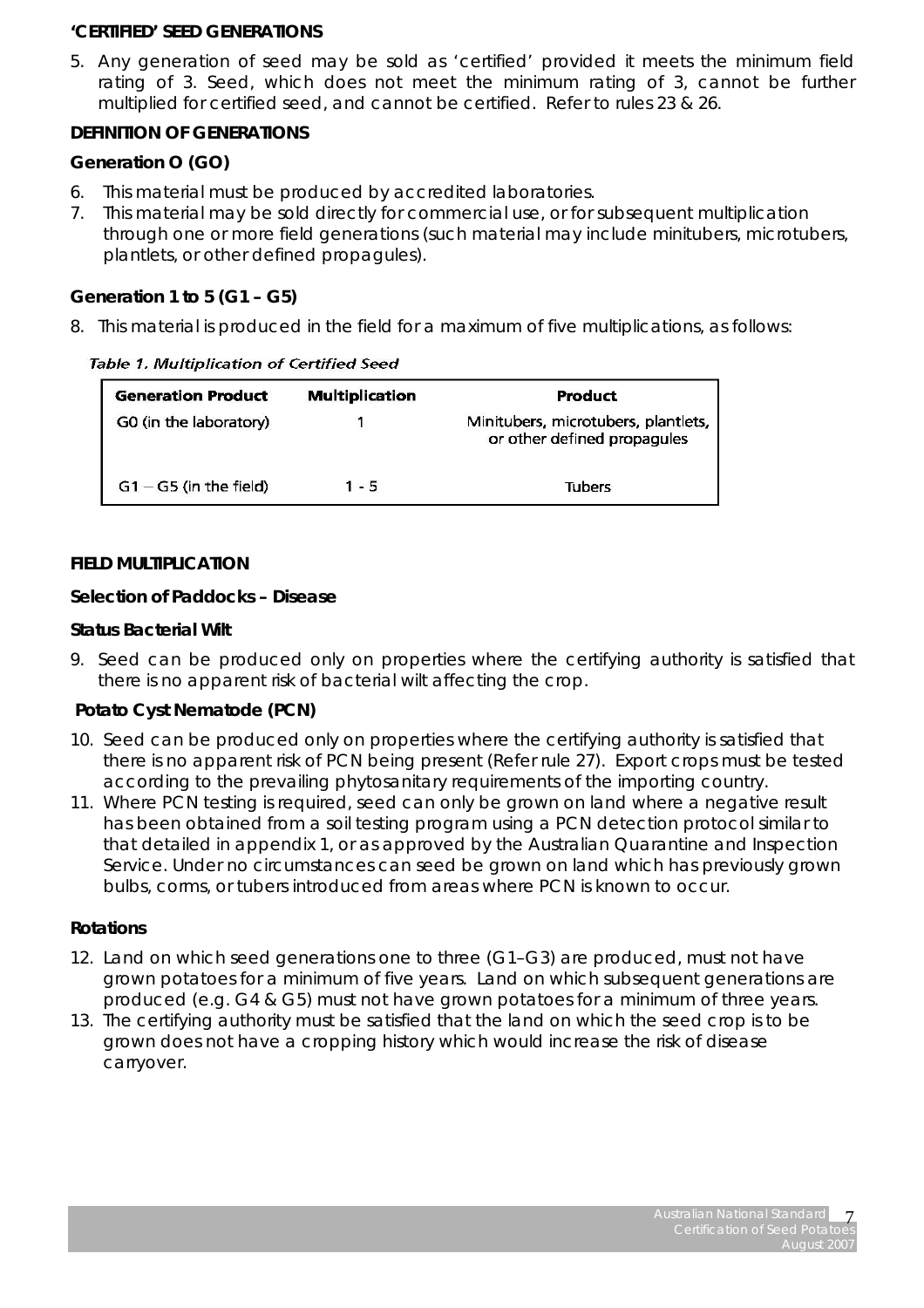# Crop Isolation

- 14. Crop isolations are as presented in Fig. 1.
- 15. No fresh (ware) potatoes of the same variety as submitted for certification are to be planted on any farm (including leased land) that grows certified seed without the approval of the certifying authority.

# *FIGURE 1. ISOLATION RULES*



### **FIELD CROP INSPECTIONS**

- 16. *Crops which fail to meet the standards (Table 2), will not be certified.* There will be a minimum of two inspections of the growing crop by inspectors from the certifying authority.
- 17 The first, post-emergence, will be made close to, or at flowering, preferably before row closure.
- 18. The second, pre-senescence, will be made close to, but before the crop starts to mature, or just prior to top removal.
- 19. All rogued material (tops and tubers) must be removed from the field and destroyed.
- 20. Rogueing levels shall be at the discretion of the certifying authority. However, as a general guide, a maximum rogueing level of one per cent above the defined tolerance should be achievable in a certified crop.
- 21 Group 1 diseases (e.g. those which are specifically excluded refer rule 27) automatically preclude the crop from being certified.

### *Crop Standards*

**22.** Irrespective of the generation, crops will be rated from 1 to 3, according to the following tolerances for foreign varieties, viruses and other diseases: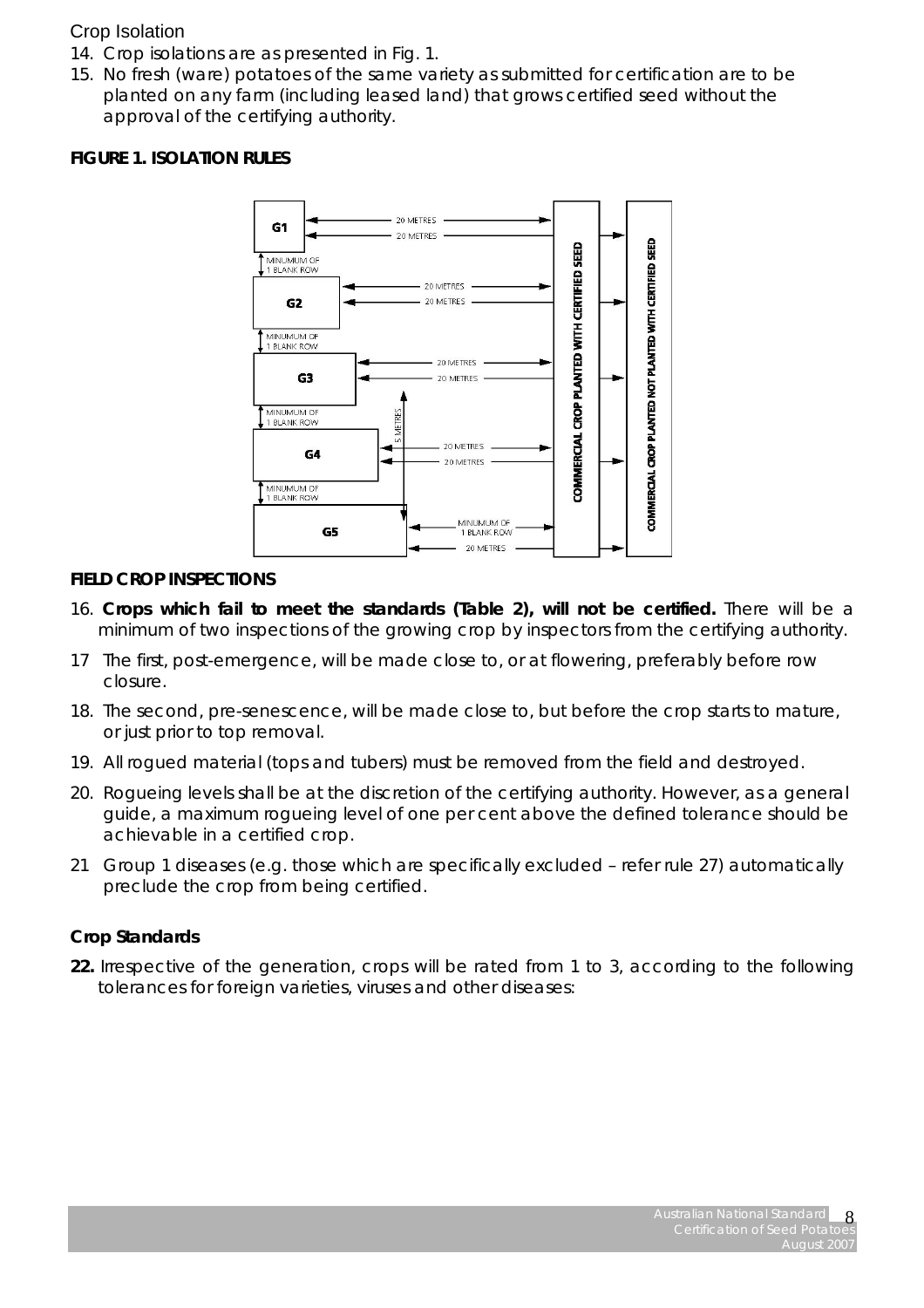# Table 2 Maximum Tolerances for Diseases and Foreign Varieties

| % of Plants              | <b>Rating 1</b> |                 | <b>Rating 2</b> |      | <b>Rating 3</b> |      |
|--------------------------|-----------------|-----------------|-----------------|------|-----------------|------|
| Inspection               | 1st             | 2 <sub>nd</sub> | 1st             | 2nd  | 1st             | 2nd  |
| <b>Foreign Varieties</b> | 0.05            | 0.00            | 0.10            | 0.01 | 0.10            | 0.10 |
| <b>Virus Diseases</b>    | $0.10*$         | 0.01            | 0.25            | 0.10 | 1.00            | 1.00 |
| <b>Other Diseases</b>    | 0.25            | 0.10            | 0.50            | 0.25 | 2.00            | 2.00 |
| Total Diseased Plants    | 0.25            | 0.10            | 0.50            | 0.25 | 2.00            | 2.00 |

 $*$  0.10% = 1 plant in a thousand

- 23. Any generation of seed intended for further multiplication in a seed scheme must be of a rating that is equal to, or higher than that of the next generation. Seed with a rating of 2, for example, cannot be upgraded to a rating of 1 in the subsequent generation. Any seed having a field rating of 3 can not be further multiplied for certified seed**.**
- 24. The highest number rating in any category shall determine the overall rating for that crop. (E.g. for a foreign variety rating of 1, virus rating of 2, and other diseases rating of 3, then the overall rating  $= 3$ ).

# **TUBER INSPECTIONS**

- 25. Certified seed shall be graded by size, weight, or number of tubers.
- 26. Certified seed shall be graded A, provided it does not exceed the maximum prescribed tolerances in Tables 3 and 4.

# *Disease/Defect Tolerances*

Three groups of diseases/defects are recognised for the purposes of tuber inspections:

- Group 1 Excluded Diseases
- Group 2 Diseases/Nematodes Table 3
- Group 3 Insect Damage/Defects Table 4

The following tolerances apply to each group of diseases/defects:

# *Group 1*

27**. A ZERO TOLERANCE** will apply to the following diseases which automatically precludes the crop from being certified.

- a. Potato Cyst Nematode (PCN) (*Globodera rostochiensis* or G. *pallida*)
- b. Bacterial wilt (*Ralstonia solanacearum*)
- c. Potato spindle tuber viroid

The discovery of any quarantinable disease automatically rejects the crop for certification.

# *Group 2 Diseases/Nematodes*

*Tolerances are based on the sample as inspected.* 

# *Table 3. Disease/Nematode Tolerances*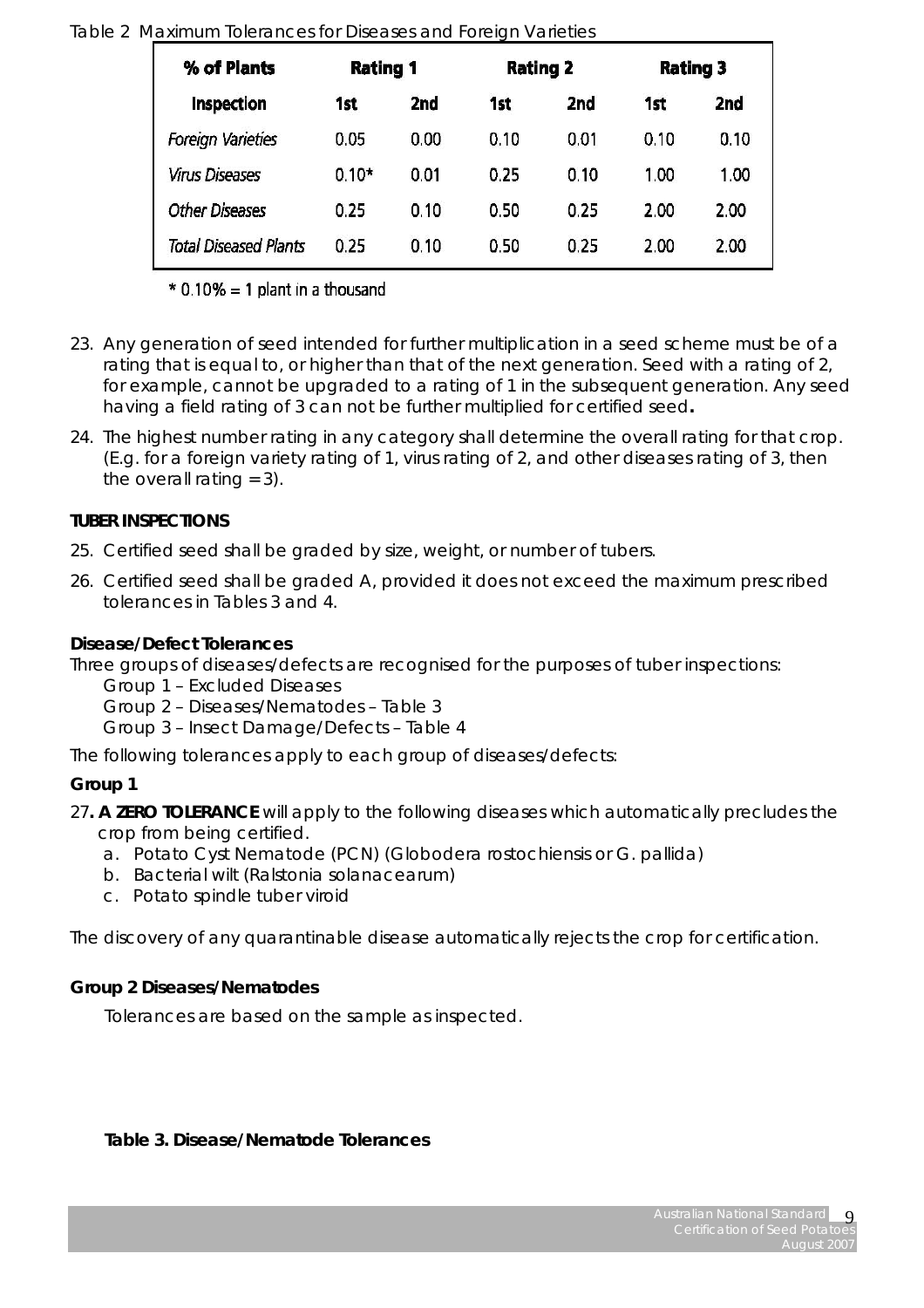|                                        | Rating (% by tuber count) |
|----------------------------------------|---------------------------|
|                                        |                           |
| Dry rots (Fusarium sp., Phoma sp.)     | 2.0                       |
| Black scurf (Rhizoctonia sp.)          | $-*$                      |
| Silver scurf (Helminthosporium sp.)    | $-$                       |
| Black dot (Collectorichum sp.)         | _*                        |
| Common scab (Streptomyces sp.)         | $2.0**$                   |
| Powdery scab (Spongospora subterranea) | 2.0                       |
| Root knot nematode (Meloidgyne sp,)    | 2.0                       |
| Soft rots (eg. Pythium sp.)            | 0.25                      |
| Pink rot (Pythophthora sp.)            | 0.25                      |
|                                        |                           |

- The tolerance for these diseases may be negotiated between the seed grower and the seed buyer. The tolerance should relate to the number of tubers in a sample with levels of disease present as depicted by styles in the publication 'Product Description Language – Potatoes' (ISBN 0 7311 4357 4).
- \*\* In Tasmania, the tolerance for domestic seed may be negotiated between the seed grower and the seed buyer.
- 28. The maximum total permitted tolerance for all diseases in Group 2 is 2 per cent

|                             | Rating (% by tuber count) |
|-----------------------------|---------------------------|
|                             |                           |
| Insect damage               | $1.5*$                    |
| Malformed tubers            | 2.0                       |
| Mechanical damage           | 20                        |
| Stem end discolouration     | 20                        |
| Miscellaneous (eg. sunburn) | 1.0                       |
| Foreign cultivars           | 0                         |
| Oversize                    | 10                        |
| Undersize                   | 2.0                       |

# *Group 3 Tuber Defects Table 4. Defect Tolerances*

- An additional 2 per cent of tubers may show minimal feeding damage (e.g. where these tubers have no more than 2 feeding holes/tuber, not more than 3mm deep, containing no soil, and the damaged skin is healed). Tuber eyes must not be damaged.
- 29. Assessment of Group 2 and 3 diseases/defects will be based on visual inspection of **unwashed tubers**.
- 30. Tubers shall be **practically free** of soil.
- 31. The total acceptable tolerance for Group 3 will be 2.0 per cent
- 32. Irrespective of the generation assessed, seed will be graded A provided it does not exceed the maximum prescribed tolerances in Tables 3 and 4

# **Summary of Seed Grades Seed sold to other seed growers**

Generations can be transferred and/or traded (1 to 3 in a 4 year scheme or 1 to 4 in a five year scheme) between registered certified seed growers and/or contracted producers, with an official 'black' label (refer rule 33). Such seed will have a field rating of 1 or 2, and a tuber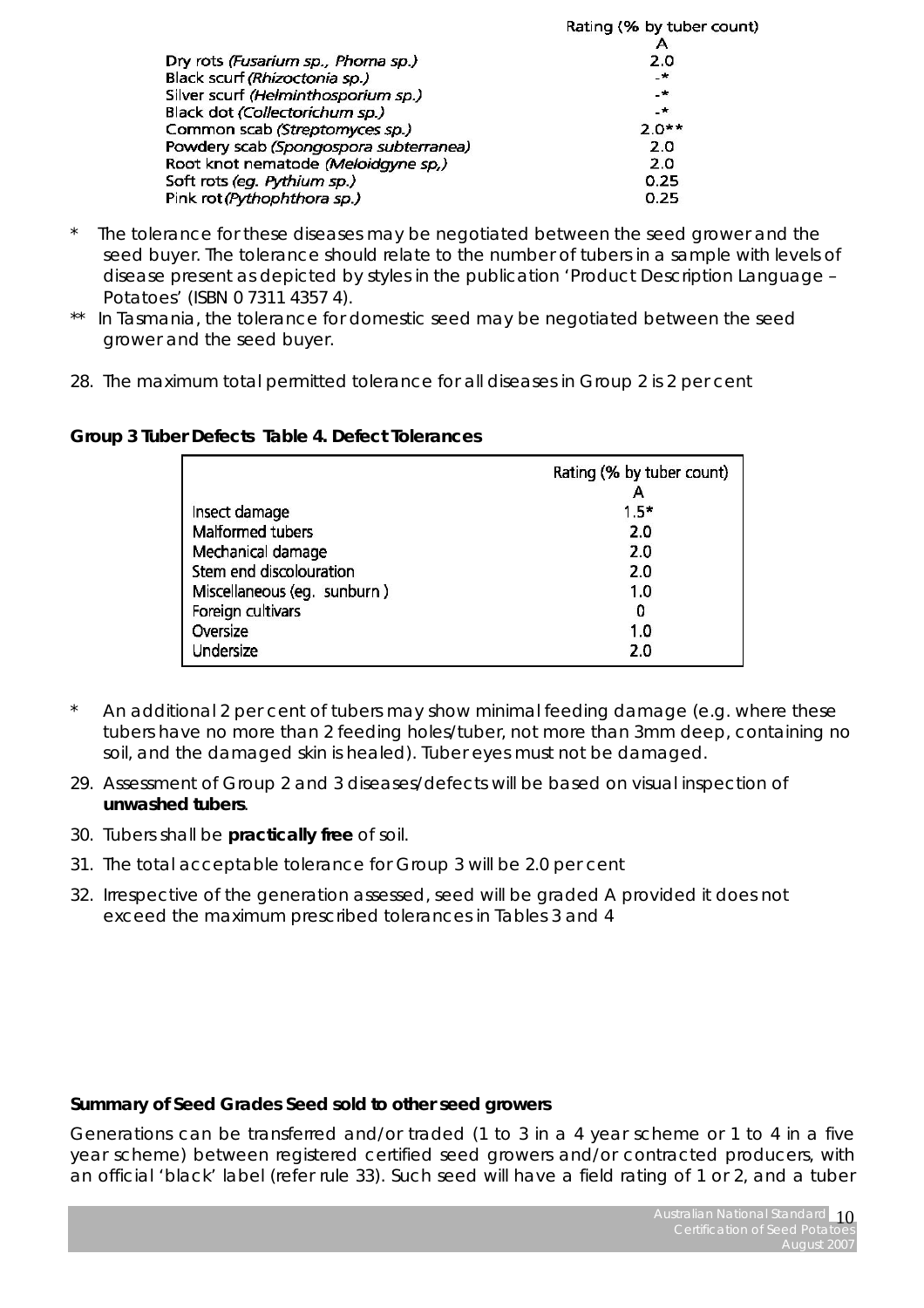#### rating of A.

# *Table 5. Summary of Seed Grades*

| Generation           |                |          | <b>Overall Rating (Field &amp; Tubers)</b> |
|----------------------|----------------|----------|--------------------------------------------|
|                      |                |          | (can not be multiplied for certified seed) |
|                      | G1             | 1A or 2A | ЗΑ                                         |
|                      | G <sub>2</sub> | 1A or 2A | 3A                                         |
|                      | G3             | 1A or 2A | 3A                                         |
| (in a 5 year scheme) | G4             | 1A or 2A | 3A                                         |
|                      | $G5*$          |          | 1A, 2A or 3A                               |

\*Generation 5 can not be further multiplied

# **Examples of levels of tuber-borne diseases**

Dry rots (Fusarium sp., Phoma sp.)



*Style A Style B Style C* 





Black scurf (Rhizoctonia sp.)





*Style A - Slight Style B - Moderate Style C - Severe* 



*(less than 5% of surface area) (approx.10% of surface area) (approx. 20% of surface area)*

Silver scurf *(Helminthosporium sp.)/* Black Dot *(Colletotrichum sp.)*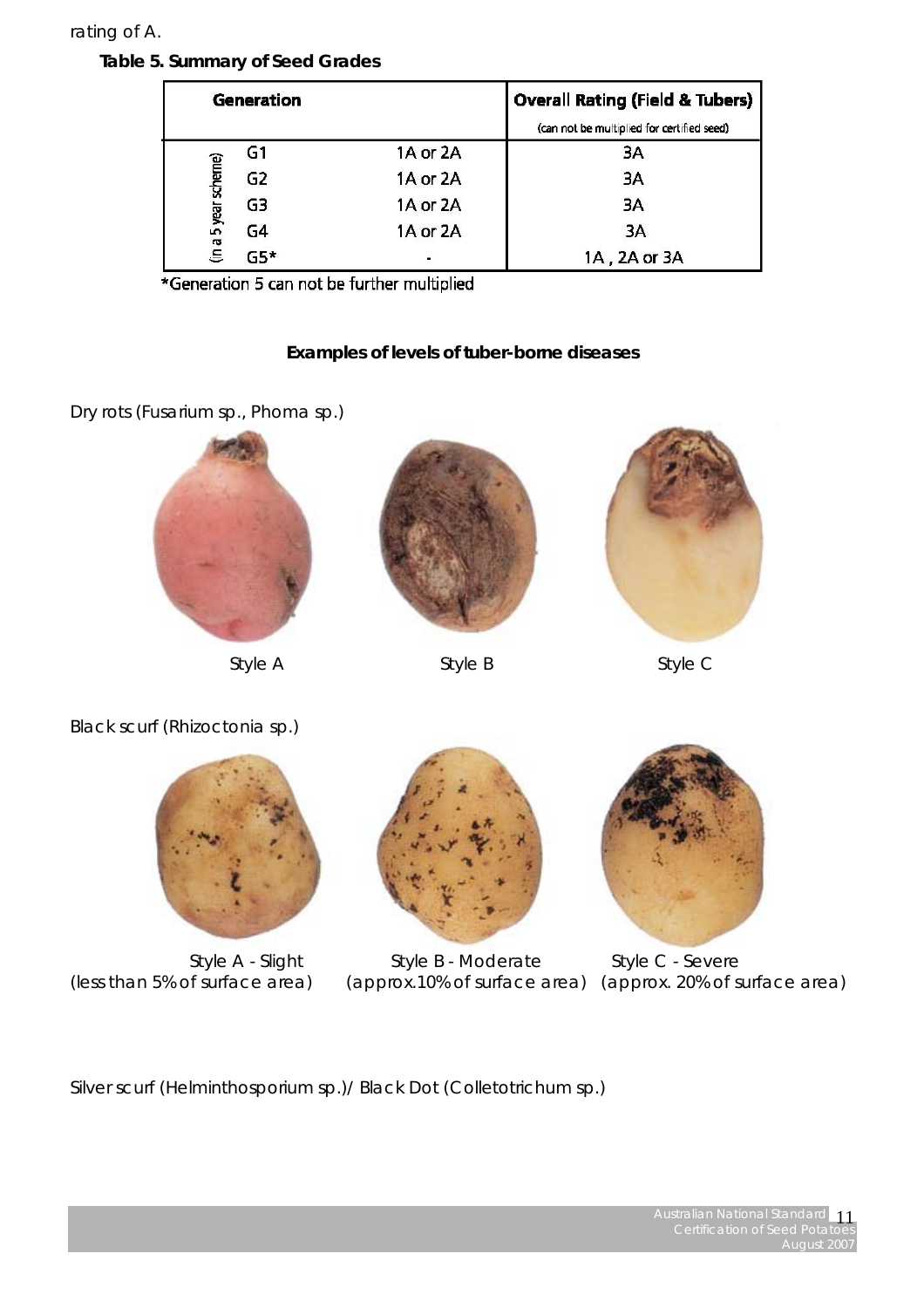





Style A - Slight Style B - Moderate Style C - Severe *(less than 5% of surface area) (approx. 10% of surface area) (approx. 20% of surface area)* 

Common Scab (Streptomyces sp.)





Style A – Slight Style B – Moderate Style C – Severe<br>(approx. 2 lesions) (approx. 7 lesions) (approx. 20 lesions)



(approx. 7 lesions) (approx. 20 lesions)

Powdery scab *(Spongospora subterranea)* 





Style A – Slight Style B – Moderate Style C – Severe (approx. 2 lesions) (approx. 7 lesions) (approx. 20 lesions)



(approx. 2 lesions) (approx. 7 lesions) (approx. 20 lesions)

Root knot nematode (Meloidogyne sp.)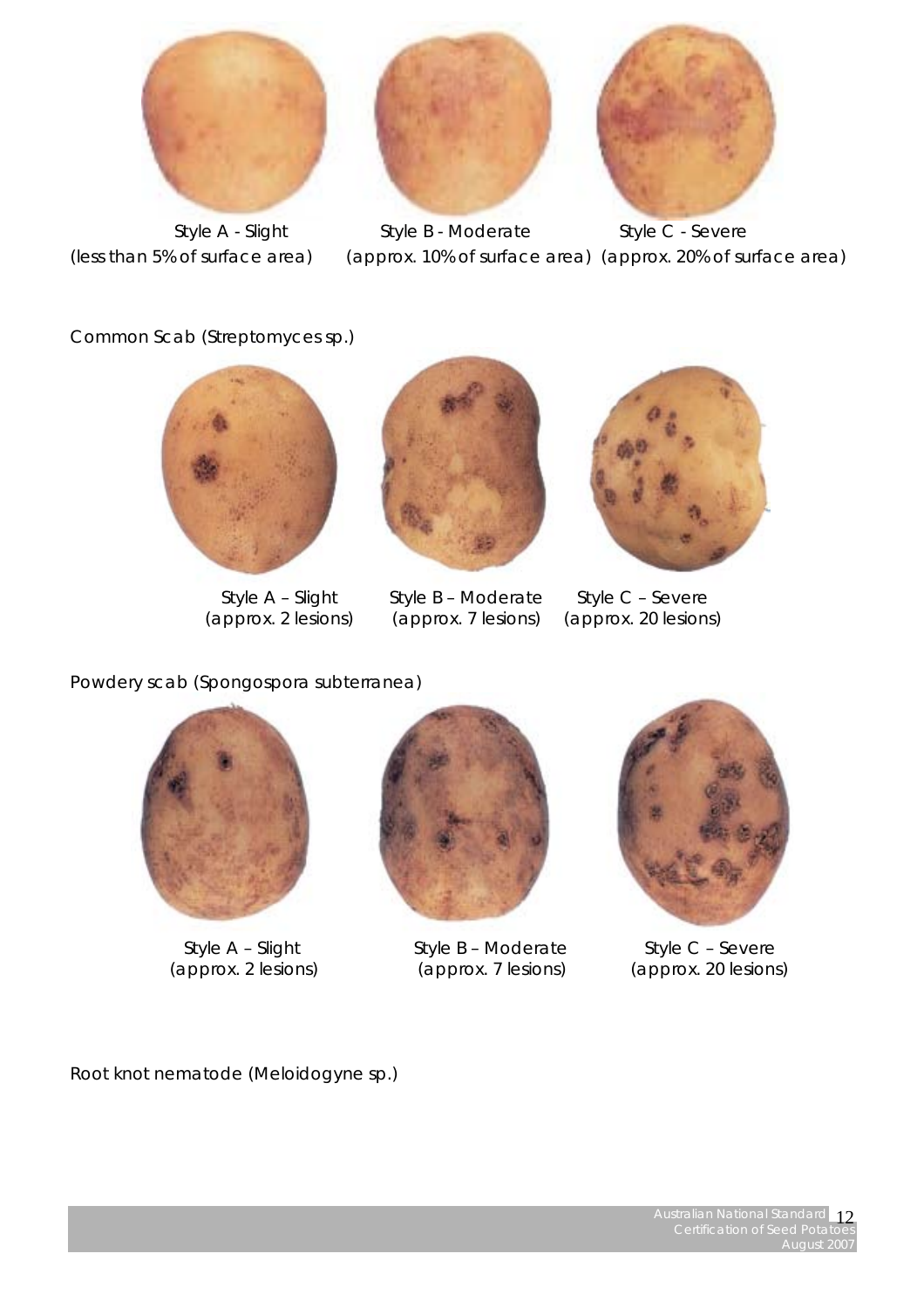



Style A Style B Style C Slight Infestation Moderate Infestation Severe Infestation



Soft rots *(eg. Pythium sp.)* 

Pink rot (Phytophthora sp.)





Style A Style B Style B Style C



Immediately after cutting Approx. 20 mins after cutting

Insect damage -*Potato Moth* 







 *Surface Damage (larva) Cross-section (larva arrowed)*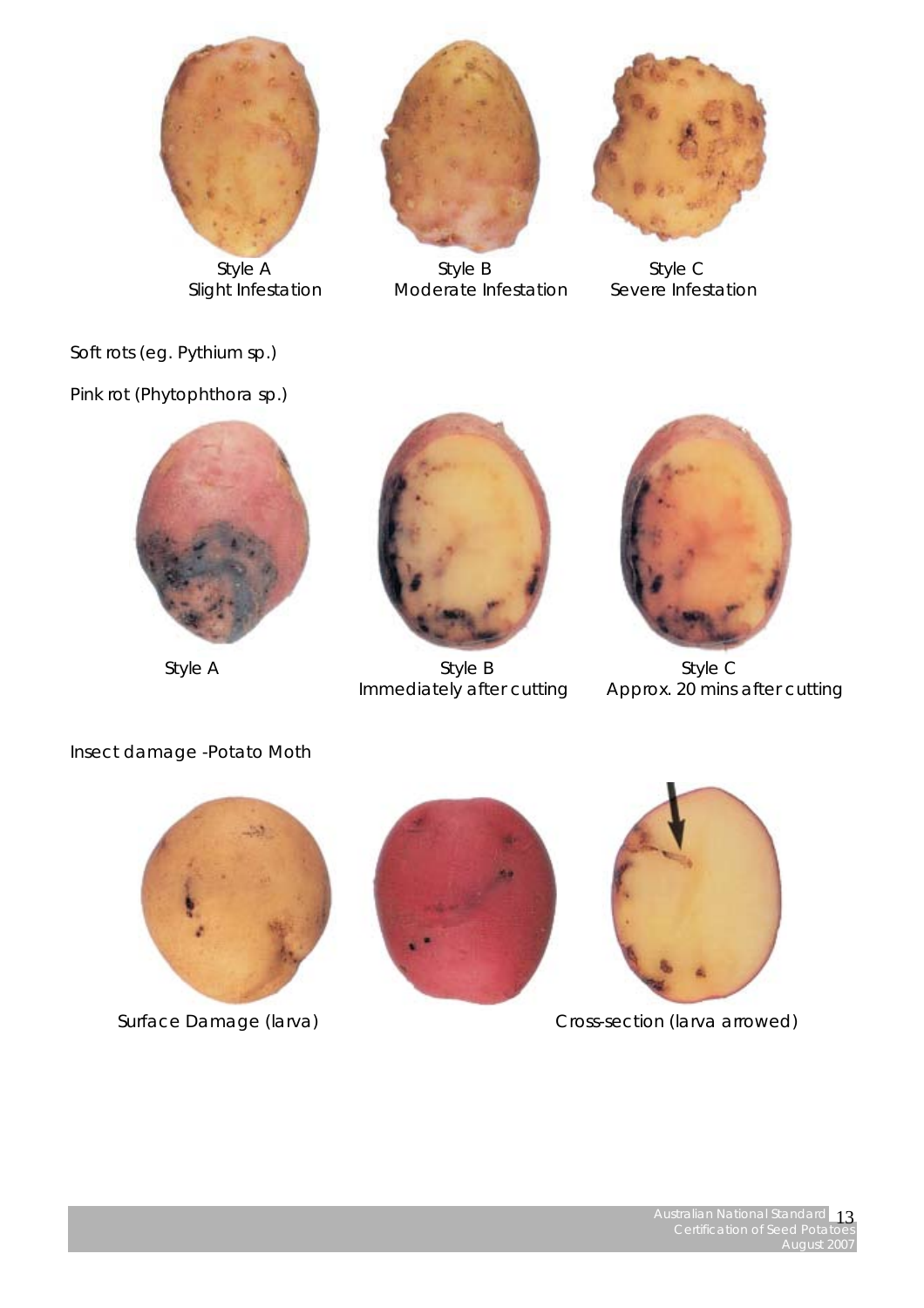





Style A Government Control Style B Style C Style C Slight soil adhesion Moderate soil adhesion Severe soil adhesion

# **Seed sold as certified seed**

Generations 1 to 5 can be sold as certified seed, with an official 'red' label (refer rule 34). Such seed will have a tuber rating of A, a minimum field rating of 3, and will be sold as "Certified A". The label will be over stamped with the generation.

Seed growers who use quality assurance (QA) programs must comply with the specifications outlined in current operating manuals approved by the certifying authorities.

# **LABELS**

### *Domestic*

- 33. A 'black' label must accompany all seed sold for further multiplication within the seed scheme. Except for 'G O' black labels must have the crop field rating.
- 34. Certified seed intended for production of fresh (ware) crops must be accompanied by a red label.
- 35. Labels will be of a standard size and design as determined by the AUSVEG sub-committee and will include the following details:
	- Variety
	- The approved certifying authority
	- Generation
	- Endorsement by the certifying authority
	- Definition of certification, and grower's declaration
	- State of origin may be indicated

The label may also include grower and date packed.

# *Export*

- 36. Labels used for export seed will comply with AQIS standards and will include the following details:
	- Export Seed Produce of Australia
	- Lot No. (only if required) or registered crop number
	- Variety
	- **Generation**
	- Month harvested
	- Month packed
	- Size
	- Approved certifying authority
	- Endorsement by the certifying authority
	- Definition of Certification, and grower's declaration
	- Weight
- 37. All labels (domestic and export) must be serially numbered as proof of certification.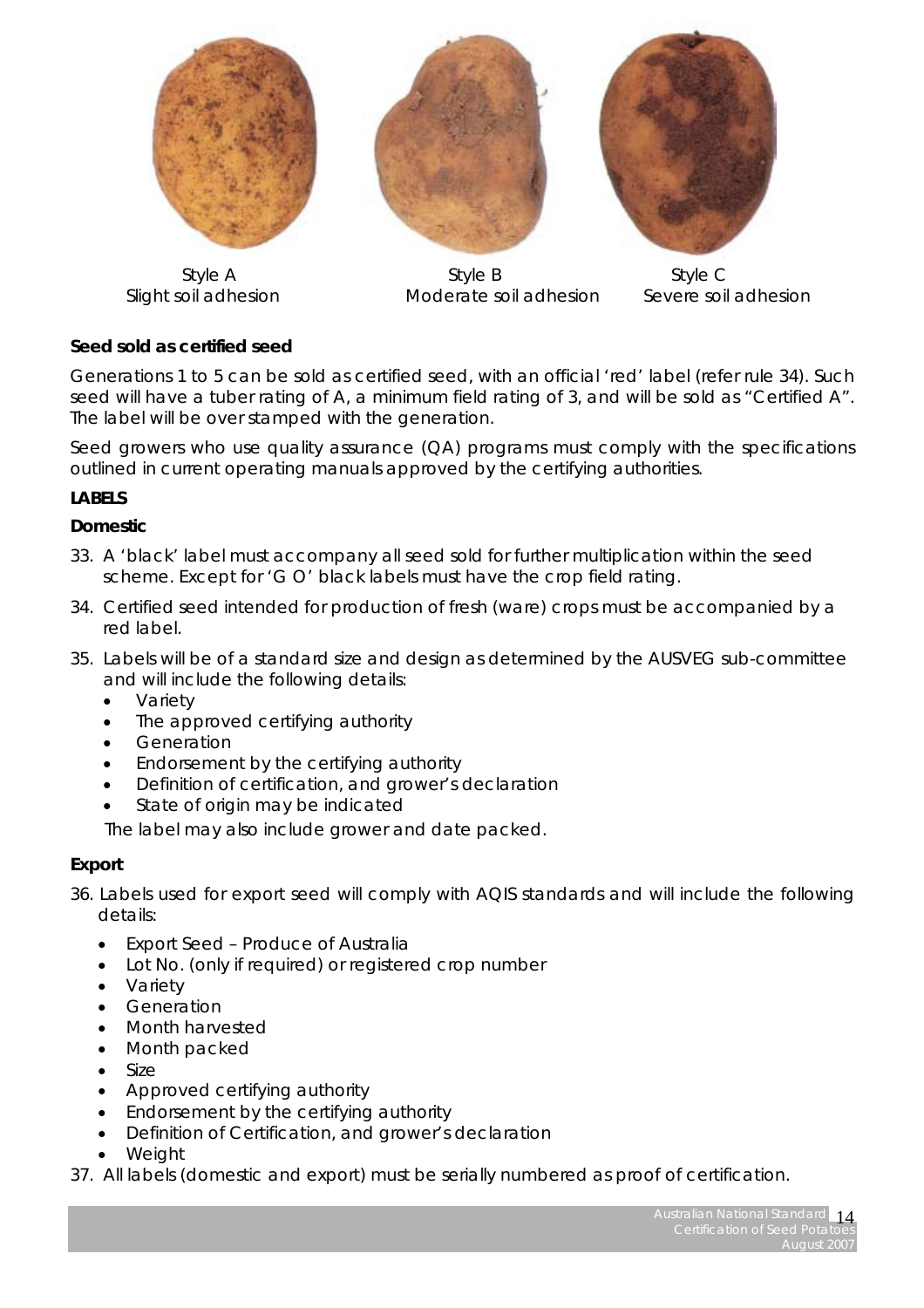# *Delivery Note/Documentation*

- 38. A delivery note or other appropriate documentation must accompany every batch of seed sold. Export seed must comply with the phytosanitary requirements of AQIS and the importing country.
- 39. The following details will be provided:
	- **Variety**
	- State of origin
	- Size category/no. of seed pieces
	- Rating (optional)
	- **Generation**
	- Approved certifying authority
	- Date/s of planting
	- Date of top removal or month of senescence
	- Date of harvest
	- Date of inspection
	- Post harvest fungicide/insecticide treatments applied to the seed
	- Storage conditions (e.g. cool store (degrees C) or ambient)
	- Any other relevant details

# **PACKING AND TRANSPORT OF SEED**

- 40 Seed may only be packed and transported in new sacks, bulk bags, or bins (or used bins, or bulk trucks if accompanied by a cleanliness declaration certificate).
- 41 Seed that has been repacked will not be recognised as certified seed unless such packing maintains the identity and integrity of the seed as approved by the certifying authority.

### **STORAGE OF SEED**

- 42. Each generation of seed must be separated to prevent lines from being mixed.
- 43. Seed potatoes must be separated from fresh (ware) potatoes.
- 44. Seed lots (generations and varieties) must be clearly and accurately labelled.

### **NOTES ON RULES**

### **INITIAL STOCKS (Rule 1**)

### **Principle of Pathogen Testing**

The production of high quality horticultural planting material is dependent on the use of pathogen tested stocks to ensure that only high health material is released for further multiplication. The benefits of using pathogen tested material are that it ensures a constant source of disease-free stock as the basis for further multiplication.

Potato stocks may originate from a number of sources including:

- New material imported either as tubers or in tissue culture from overseas which has been pathogen tested by the Australian Quarantine and Inspection Service (AQIS), and
- New potato varieties either selected or bred by agencies in Australia.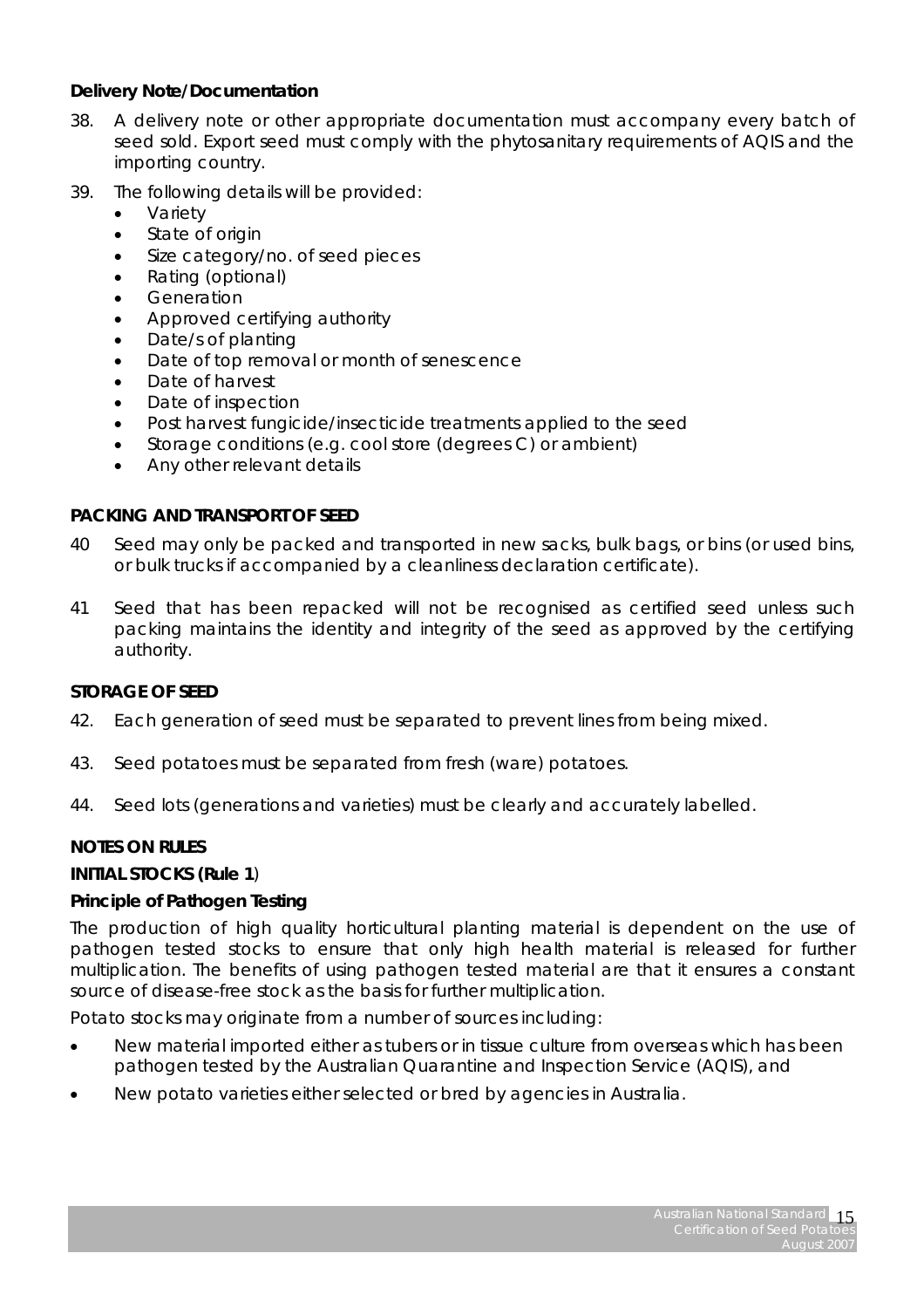# **Pathogen Tested Stocks (Rules 2, 3 and 4)**

Pathogen tested stocks of all the varieties in the scheme are maintained *in vitro* at either the Department of Primary Industries Victoria at Toolangi, or by The Tasmanian Department of Primary Industries and Water in Devonport. This *in vitro* collection is derived from stock tested for the diseases listed on page 8.

Tubers are microscopically inspected for the presence of powdery scab before being tissue cultured.

The *in vitro* collection is not retested again for specific pathogens. The presence of contaminating fungi and bacteria is tested for annually on non-selective media when the material is multiplied for release to accredited laboratories.

# **Accredited Laboratories**

Pathogen tested stock may be multiplied to produce plantlets and/or minitubers and microtubers in any laboratory accredited by AUSVEG or its agents.

Laboratories in four States (New South Wales, Victoria, South Australia and Tasmania) are currently accredited to produce minitubers, microtubers, and plantlets. These are listed on www.vicpsa.org.au.

#### **Protocol for Accreditation**

Details of the protocols for accreditation of laboratories can be found at www.vicspa.org.au.

### **HOW THE STANDARD OPERATES (Rules 5, 6, 7, 8, and 33)**

Certified seed potatoes are derived from minitubers, microtubers, plantlets or other approved planting material produced in accredited laboratories from pathogen-tested stocks maintained in tissue culture.

Seed potatoes can only be multiplied for up to a maximum of five generations, of which any generation may be sold as 'certified' seed provided it meets the standard. The NS permits seed to be certified in only a single quality class designated A. Applications for inspection of crops within the requirements of the National Standard must be made to the relevant certifying authority within each State.

Certification will only be accorded if; (i) tubers pass inspection by inspectors of the certifying authority, after the produce has been graded and packed; or, (ii) by the seed grower according to his own QA manual, where there is an accredited QA system in place. QA systems currently operate only in Victoria and Western Australia. Growers wishing to participate must apply to and be approved by either ViCSPA or AGWEST Plant Laboratories.

### *\* Copyright of ViCSPA.*

### **Disease Status of Selected Paddocks (Rules 9, 10, and 11)**

Seed can only be produced on properties where the certifying authority is satisfied that there is no apparent risk of bacterial wilt and/or potato cyst nematode. This will be established from historical records, appropriate soil sampling surveys (where required), and detailed knowledge of production practices on the farm and the surrounding catchment area and district.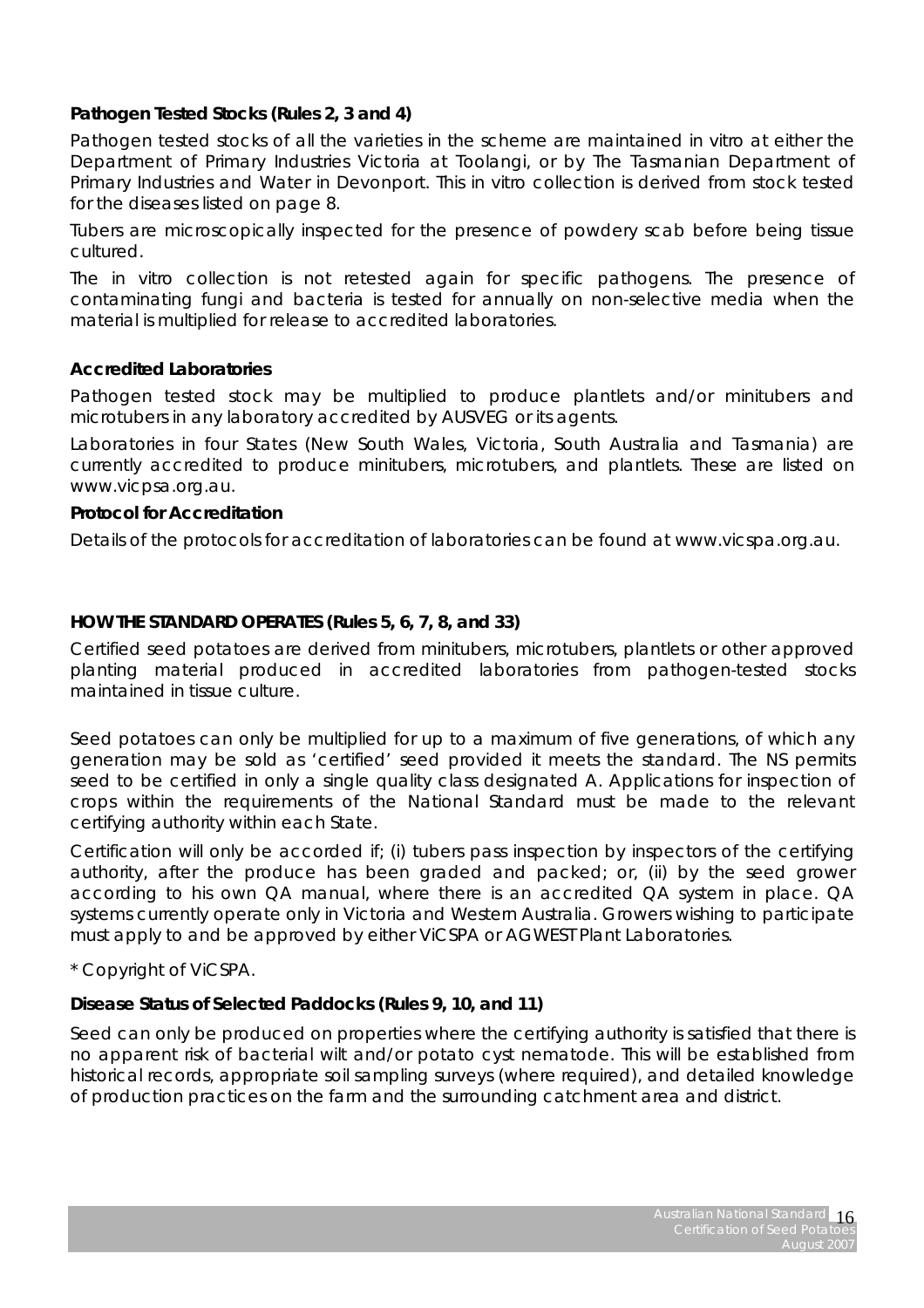# **Paddock Rotations (Rules 12 and 13)**

Crop rotation is undertaken to maintain high health status of certified crops. Minimum rotational standards are required to reduce the risk of carryover of soilborne diseases from hosts such as weeds, solanaceous species or other crops. The certifying authority must be satisfied that there is no apparent risk to the seed crop.

Growers must keep proper records including whole farm plans which show:

- The paddock boundaries with paddock numbers or names
- Where all potatoes are planted each year
- Fence line/boundary changes

### **Crop Isolation (Rules 14 and 15)**

The isolation requirements for each certified seed generation are as presented in Figure 1.

Isolation requirements are the same for generations 1, 2, and 3.

All plots are to be clearly marked with pegs showing the variety, and the seed generation.

There must be clear separation between varieties when they are planted in the same row.

#### **Field Crop Inspections (Rules 16 to 24)**

Growers are responsible for notifying the certifying authority when their crop/s are at a suitable stage of growth for inspection. As a guide, inspectors must be able to see the base of plants in the fourth row when looking across the crop at the first inspection.

Certified seed crops must be inspected by an officer of the certifying authority at least twice during their growth:

- Close to, or at flowering and preferably before row closure, and
- Close to, but before the crop starts to mature, or just prior to top removal.

The recommended sample size is:

| Crop Area (ha) | Sample Size                                   |
|----------------|-----------------------------------------------|
| $\langle 4$    | at discretion of certifying officer           |
| >4             | 500 plants/ha, with a minimum of 2,000 plants |

Counts should include a traverse across the crop as well as along the rows.

All areas on the property on which potatoes are grown must be disclosed and shown to the inspector at the time of the first inspection.

All plots should be clearly labelled to define variety and generation.

Crops will be rejected if there is any evidence of bacterial wilt, potato cyst nematode (PCN), or spindle tuber viroid (Group 1 diseases), or where the field rating is greater than 3.

Crops may be rejected if they show poor strike, unthrifty plants, undue growth of weeds, severe hail, flood or frost damage, severe damage caused by or suspected to be caused by chemicals, or are too advanced for inspection.

Self sown plants are considered to be foreign plants.

At the time of inspection crops must not exceed the listed permitted tolerances.

Crops submitted for inspection may be rejected at any stage of growth.

In certain circumstances the certifying authority may order destruction of foliage to avoid transmission of diseases.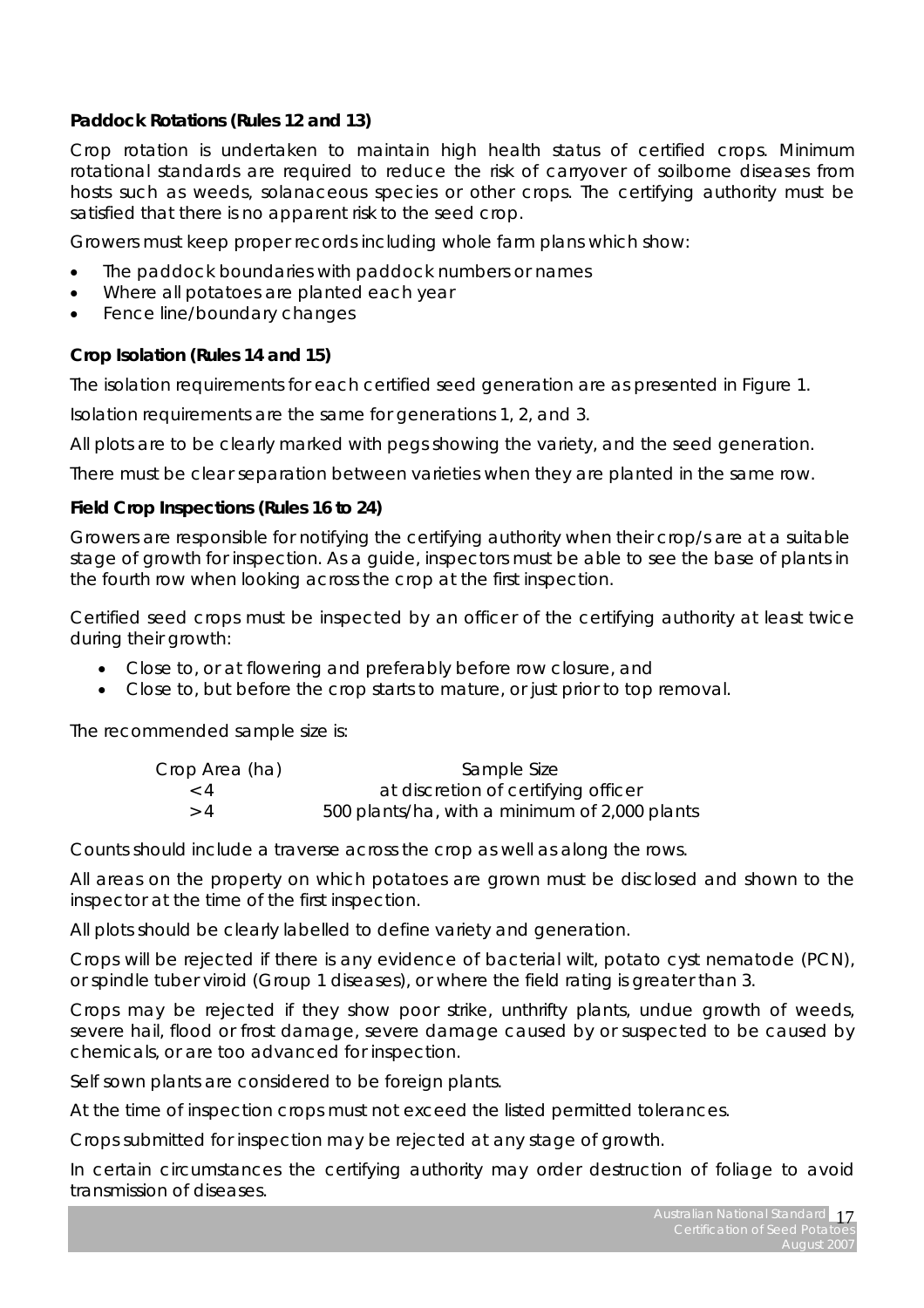Plant samples may be required for laboratory testing for pathogens, and these may be at the grower's expense. The results of these tests can be used as the basis of crop rejection.

In the event that only a part of a paddock is accepted as certifiable, then the rejected plants must be removed from the property before the harvest of the remaining crop. Alternatively, the certifiable part must be harvested, graded, packed and labelled before the harvest of the rejected part with the approval of the certifying authority.

Undesirable plants (self-sown, variety off types and diseased) must be removed from crops as soon as they are sufficiently advanced to be identified as such. The whole plant tops and tubers, must be removed from the paddock.

Under exceptional circumstances the certifying authority may approve the upgrade of seed rated as 3, to produce a further generation of seed.

#### **Certification (Rules 25 and 26)**

The grower must notify the certifying authority when the tubers are ready for certification. An officer of the authority will inspect the unwashed tubers for diseases and defects by examining random samples from each lot of produce presented for inspection. In the case of bulk containers, inspect a sample of one hundred tubers and, in bagged lots, inspect all the tubers in the bag. The sample size\* will be determined as follows:

| Lot Size            | No. Samples to<br>Inspect | Pass/Fail Rate                |
|---------------------|---------------------------|-------------------------------|
| Less than 10 tonnes | 2 to 3 samples            | All samples must pass         |
| 10 to 20 tonnes     | minimum of 3<br>samples   | Accept 1 borderline<br>sample |
| 20 to 30 tonnes     | minimum of 4<br>samples   | Accept 1 borderline<br>sample |
| $30$ to 60 tonnes   | minimum of 5<br>samples   | Accept 2 borderline<br>sample |

If the potatoes meet tuber standards at the time of inspection, the seed lot will be approved for final certification and sale. Seed growers participating in approved QA programs are delegated the responsibility for all post-harvest quality control procedures leading to final certification of seed in accordance with their own QA manual. Tubers are to be practically free of soil, and must be of good characteristic shape for the variety.

There is a nil tolerance for presence of the disease bacterial wilt (*Ralstonia solanacearum*), potato cyst nematodes (*Globodera rostochiensis* or *G. pallida*), and potato spindle tuber viroid.

The standard method of grading certified seed potatoes is now based on size dimensions, using a square hole template. Unless otherwise agreed to by buyer and seller prior to delivery, seed shall be graded to a standard of 35 mm to 75 mm. If grading is to be by weight, then tubers will usually be graded within the limits of 35g to 250g, unless otherwise agreed to by the buyer and seller.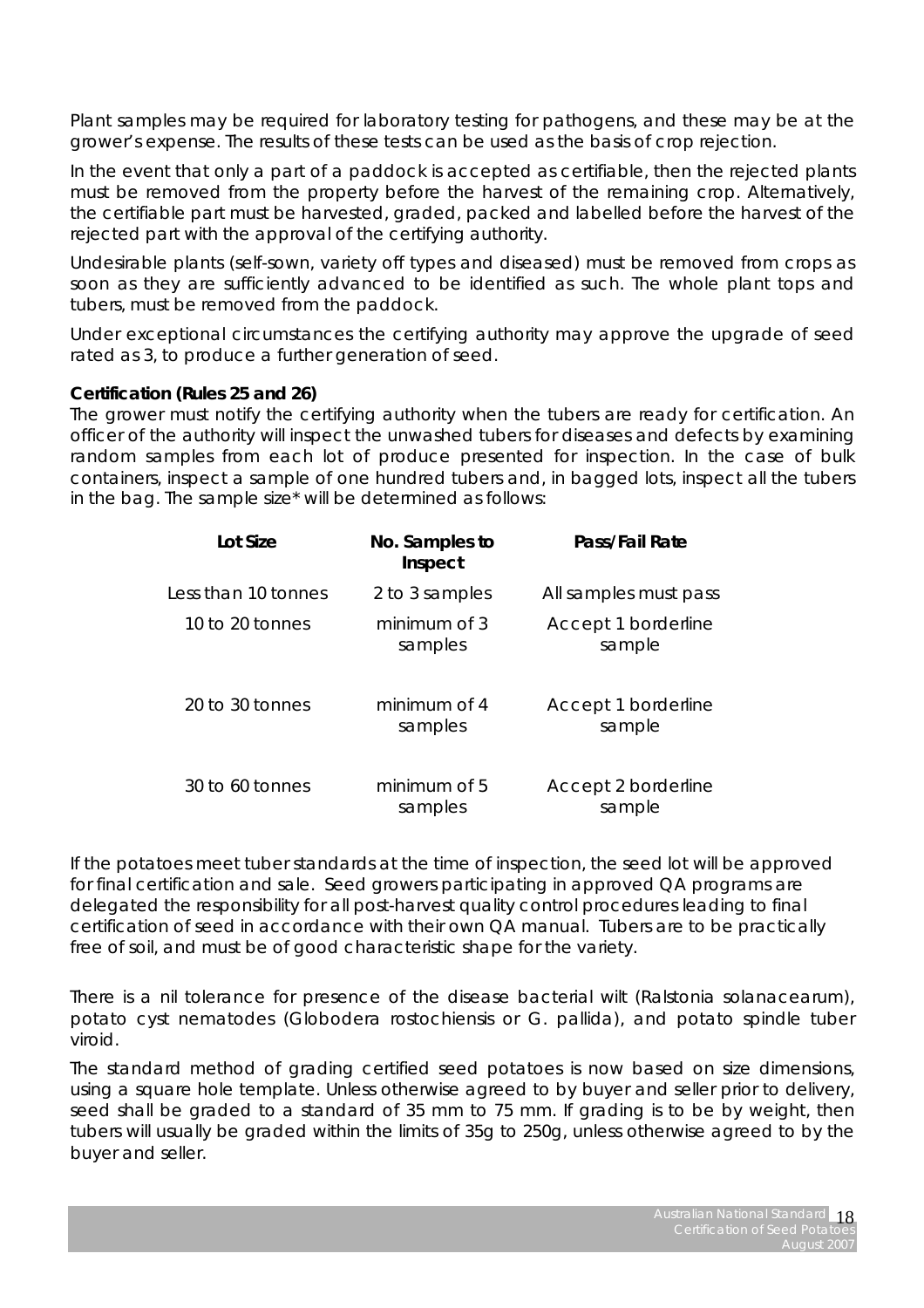Unless an agreed level of presence of the diseases Rhizoctonia (*Rhizoctonia solani*), silver scurf (*Helminthosporium solani*) and blackdot (*Colletotrichum coccodes*) is negotiated between the buyer and the seller and specified in a written contract, their presence on tubers will not be included as tuber defects.

Tuber samples may be taken for disease testing in the laboratory, at the grower's expense.

When a seed lot is rejected or re-graded, it is the grower's responsibility to return used labels to the certifying authority.

*\* Copyright to ViCSPA* 

Growers may choose to retain identified samples of certified seed and grow then for variety and disease identification purposes. Such plots are to be identified in the field and treated as commercial crops for isolation purposes. The produce from these crops is not to be sold as seed.

# **Tolerances (Rules 27 to 32)**

Examples of the severity of disease listed as "Group 2 Diseases/Nematode" (Rule 28) and "Damage/Defects" (Rule 29) are as represented in the publication "Product Description Language – Potatoes", ExpHORT 2000 Publication No 71 (ISBN 0 7311 4357 4). Tuber accorded a quality rating of A for disease/Nematode must not exceed the maximum tolerances listed in the Table 3.

Similarly insect damage, malformed tubers, mechanical damage, stem end discolouration, or greening must not exceed the maximum tolerances listed in Table 4.

Tubers shall be practically free of soil (as a guide should not exceed the level of cover as depicted by Style A – see Section 2.3).

# **LABELS (Rules 33 to 37)**

Growers must contact the certifying authority before grading and packing, to request certified seed labels for the seed lots to be certified.

Labels must be attached to each container of seed intended for certification, at the time of grading and packing.

Sacks of seed potatoes must be sealed by sewing an official certification label into the mouth of each sack in such a way that other seed can not be introduced or substituted without damaging the label.

When certified seed is packed into bulk containers and then loaded into a bulk truck the following conditions apply:

- Truck cleanliness The bulk truck should be treated as a bulk bin and have a signed cleanliness declaration certificate
- At loading of the bulk truck the labels are to be removed from the containers and only one label is to be given to the driver, to represent that lot of certified seed. The seed grower keeps a record of the label numbers used
- All labels removed from the containers are to be cut in half and retained for audit purposes
- Official certification labels must be securely attached to prevent loss during transport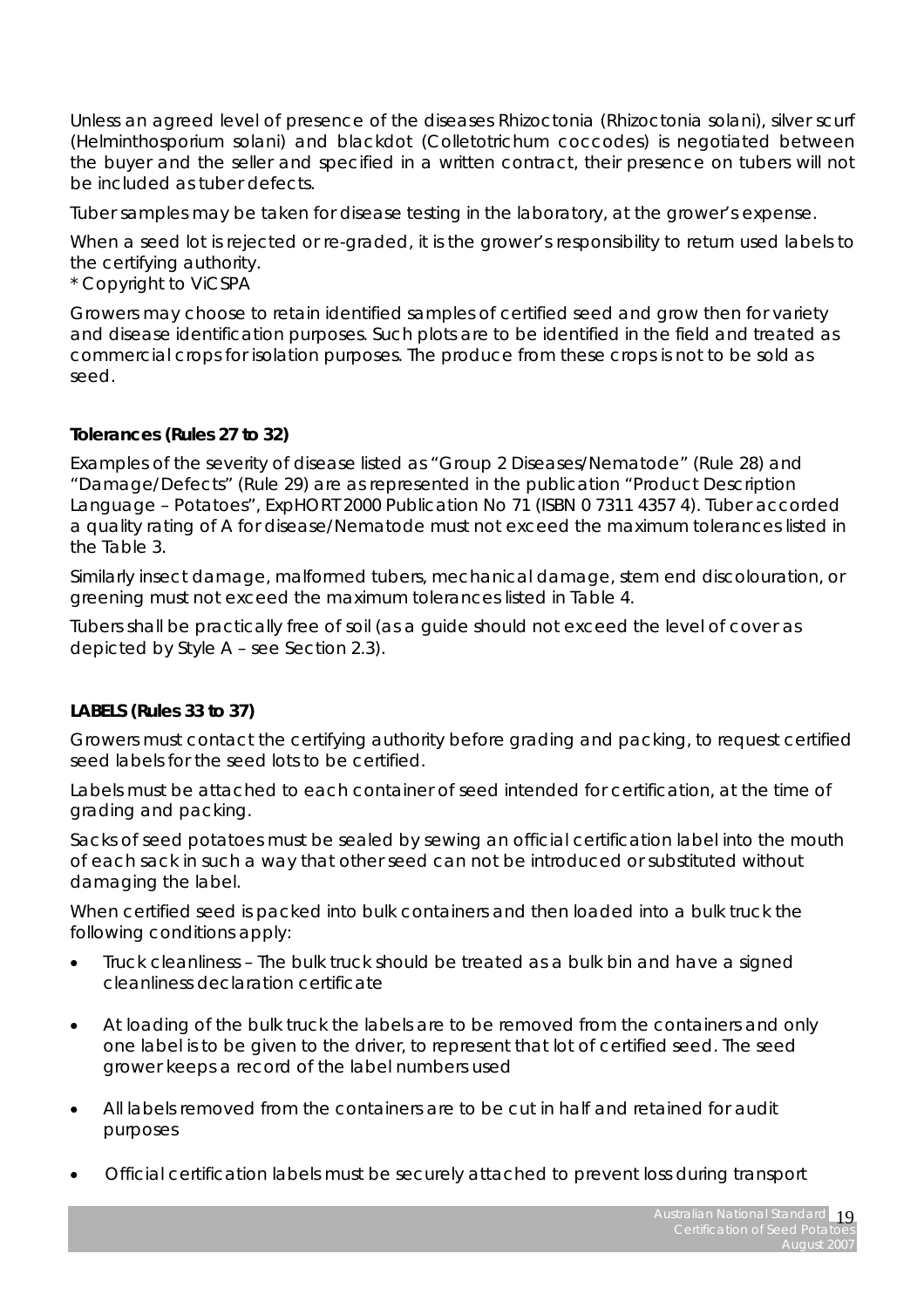- Records must be kept of label numbers used for each seed lot
- Labels must include all the details listed
- Official labels must be destroyed after use
- Growers are responsible for the safe storage and correct use of official labels
- The use of official labels for other purposes than those intended may result in exclusion of the grower from the certification process

#### **Delivery Note (Rule 38)**

A delivery note must accompany every batch of seed and provide information relevant to the seed lot.

#### **STORAGE OF SEED (Rules 42 to 44)**

Seed potatoes must be isolated from any ware tubers, and stored under conditions, which are approved by inspectors of the certifying authority.

The National Standard is based on the maintenance of high health status between generations of seed. It is important that seed generations be physically separated and that, wherever possible, bin covers be employed where bins are stacked to minimise contamination between upper and lower bins. Ideally, different generations/varieties should be held in separate storages.

Seed that has been repacked will not be recognised as certified seed unless such packing maintains the identity and integrity of the seed as approved by the certifying authority.

Certified seed which has been packed in bulk containers will be recognised only if the integrity of the lot can be verified.

#### **GENERAL OPERATIONAL PROCEDURES**

#### **Certification Procedures**

Certification of seed potatoes will be undertaken by inspectors of the authority in each State. Responsibility for implementing the National Standard has been vested in these authorities, by AUSVEG. Operational procedures (eg. application for certification, timeliness of requests for crop inspections, documentation, etc.) may vary slightly between States but, nevertheless, will comply in all respects with the National Standard.

#### **New Growers**

New growers must demonstrate their ability to meet the requirements of the National Standard to the satisfaction of the certifying authority.

#### **Access for Inspectors**

Inspectors from the certifying authorities may inspect crops unaccompanied and without an appointment. However, inspectors will endeavour to make appointments whenever possible.

#### **Testing Procedure for Potato Cyst Nematode (PCN)**

Random fork testing of unthrifty plants may be undertaken at the final field inspection of seed crops.

(In Victoria there is a current requirement for PCN testing – the protocol is listed in Appendix 4). This protocol should be adopted by other States if and when required.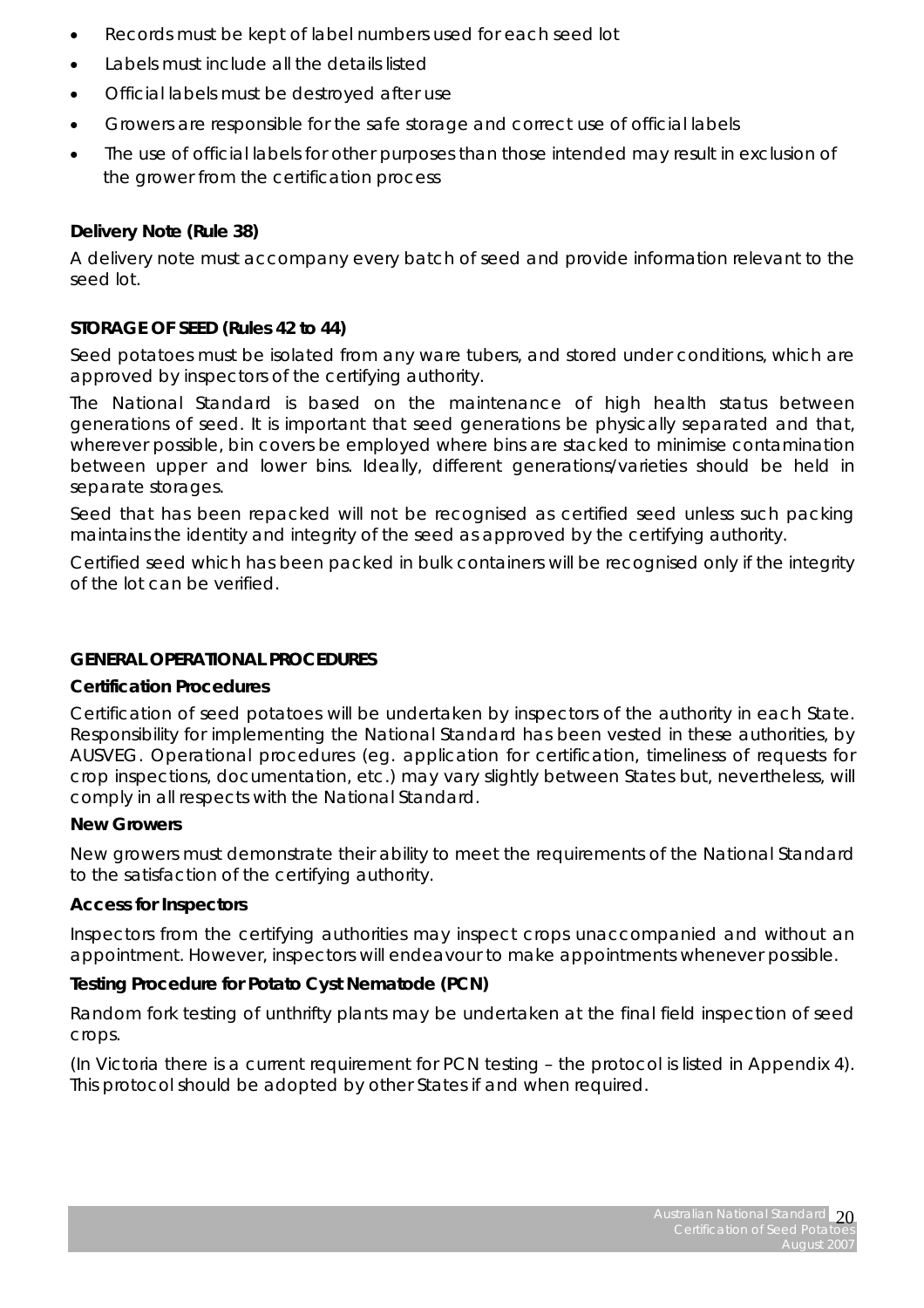# **Grading and Packing**

Seed potatoes intended for certification must be harvested, transported, graded, packed, and stored in such a way as to preserve their identity and limit cross contamination by diseases or varieties.

Seed graded on a harvester may be presented for inspection for certification if the tubers are practically free of soil. Paddock picked and hand graded seed potatoes are only eligible for certification if approved by the certifying authority.

Note: tubers with sprouts longer than 20mm are not eligible for certification.

# **Grading Seed Off-Farm**

Approval to grade seed off-farm may be granted by the certifying authority if the following requirements are met:

- Each container of potatoes that is to be moved to the other grower's shed must be clearly labelled showing the grower's name, the variety and the generation.
- The grader (all parts thereof) and surrounding floor area be cleaned of all loose soil, debris and potatoes prior to and after grading of the other grower's produce.
- The grader is to be washed and disinfected prior to and after grading the other grower's produce.
- All grading waste and soil collected under the grader are to be returned to the grower.
- Floor sweepings are to be disposed of in a dedicated pit or refuse tip, and
- QA growers who are given permission to grade potatoes from another grower are to present such lots for normal tuber inspection.

### **Records**

Detailed records must be kept and made available to the certifying authority as required. The produce may not be accepted for certification if accurate records are not maintained. These include such details as; source of seed and proof of purchase, variety, time of planting, paddock history, fertiliser and chemical applications and harvest date.

### **Hygiene Management**

- Seed growers and certification officers must ensure that a level of hygiene is adopted which will facilitate the production of high quality certified seed.
- Access to seed crops should be limited to personnel authorised by the grower.
- All operations to be performed on seed crops of different generations should be undertaken such that work commences on the crop of the highest health status (e.g. G2 before G4). Personnel and machinery should never move from a crop of lower status to a crop of higher status without hygiene precautions being implemented.
- Travelling irrigators should not be used where they would pass from seed crops sown with G3, G4, or G5 seed to seed crops sown with G1 or G2 seed, unless sufficient unplanted area is left for the irrigator to pass through without contact by wheels or hoses.
- The headlands normally left for machinery movement must not be planted, and must be kept free of weeds.
- The packing shed should have a concrete floor.
- Lighting over the grading table should be to the satisfaction of the certifying authority.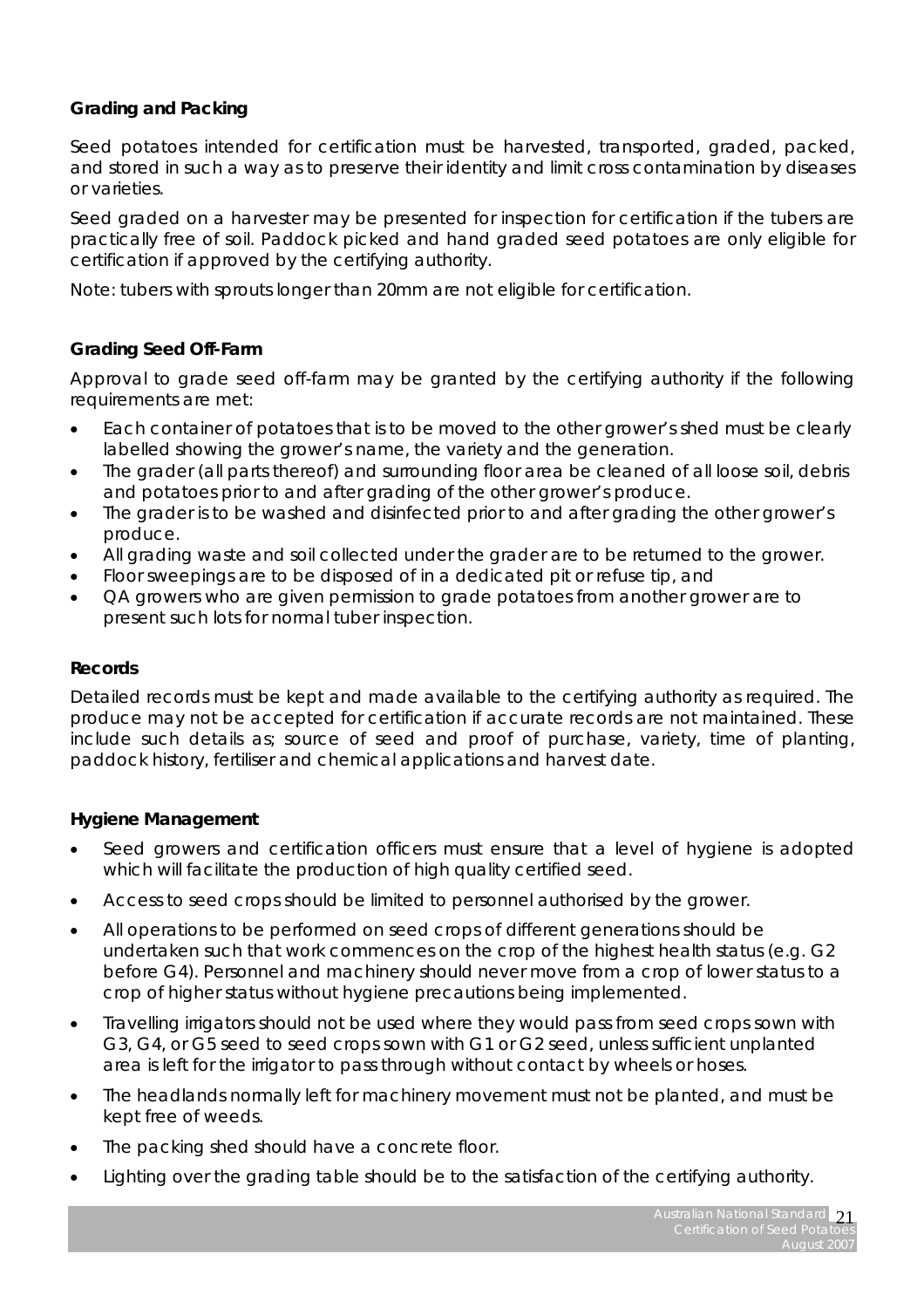- Agricultural chemicals and produce are not to be stored in the same area.
- Sprout suppressants are not to be used or stored in or near the seed potato grading or storage areas.
- The shed surrounds are to be kept tidy, free of rubbish and weeds.
- Soil and crop debris is not allowed to accumulate in sheds. Waste potatoes, soil and crop debris are to be regularly removed from the shed and surrounding areas and disposed of in a dedicated pit or waste disposal facility.
- Waste should not be returned to potato paddocks.
- All containers used for storage (e.g. bins) of seed should be washed between seasons or more frequently as required.
- Machinery should be cleaned with a hospital grade disinfectant (approved sterilant) as required.
- A designated area should be provided for cleaning and disinfection of machinery and equipment.
- Packing sheds and machinery should be thoroughly cleaned between seasons.

# **Variety Selection**

Registered seed growers who have a selection program for the maintenance and improvement of varieties, may grow small plots of such seed potatoes up to generation 10 (G10) providing:

- The plots meet the visual health and varietal purity standards specified.
- The plots are clearly identified and kept separate by two blank rows from G4 seed plots and 20 metres from G2 and G3 seed plots.
- The area grown and varieties under selection are recorded on the application form, and
- The produce is not sold as certified seed.

### **Failure to Observe Requirements of the National Standard**

Growers who fail to observe the requirements of the National Standard governing the production of seed potatoes, or who act in any way against the successful implementation of the standard, may be excluded from the scheme.

Growers whose crops fail to meet the required standards for certification either partly, or wholly, in two successive years may also be excluded from the scheme.

### **Appendix 1.**

### **Protocol for PCN Testing**

The following protocol is based on recognised international procedures and is currently accepted by Australian certifying authorities.

A sample of soil is collected and the soil assessed for the presence of PCN at a laboratory approved by the certifying authority. A seed lot can not be certified until the result of the test from the area in which it was grown has been received with a negative result for the presence of PCN.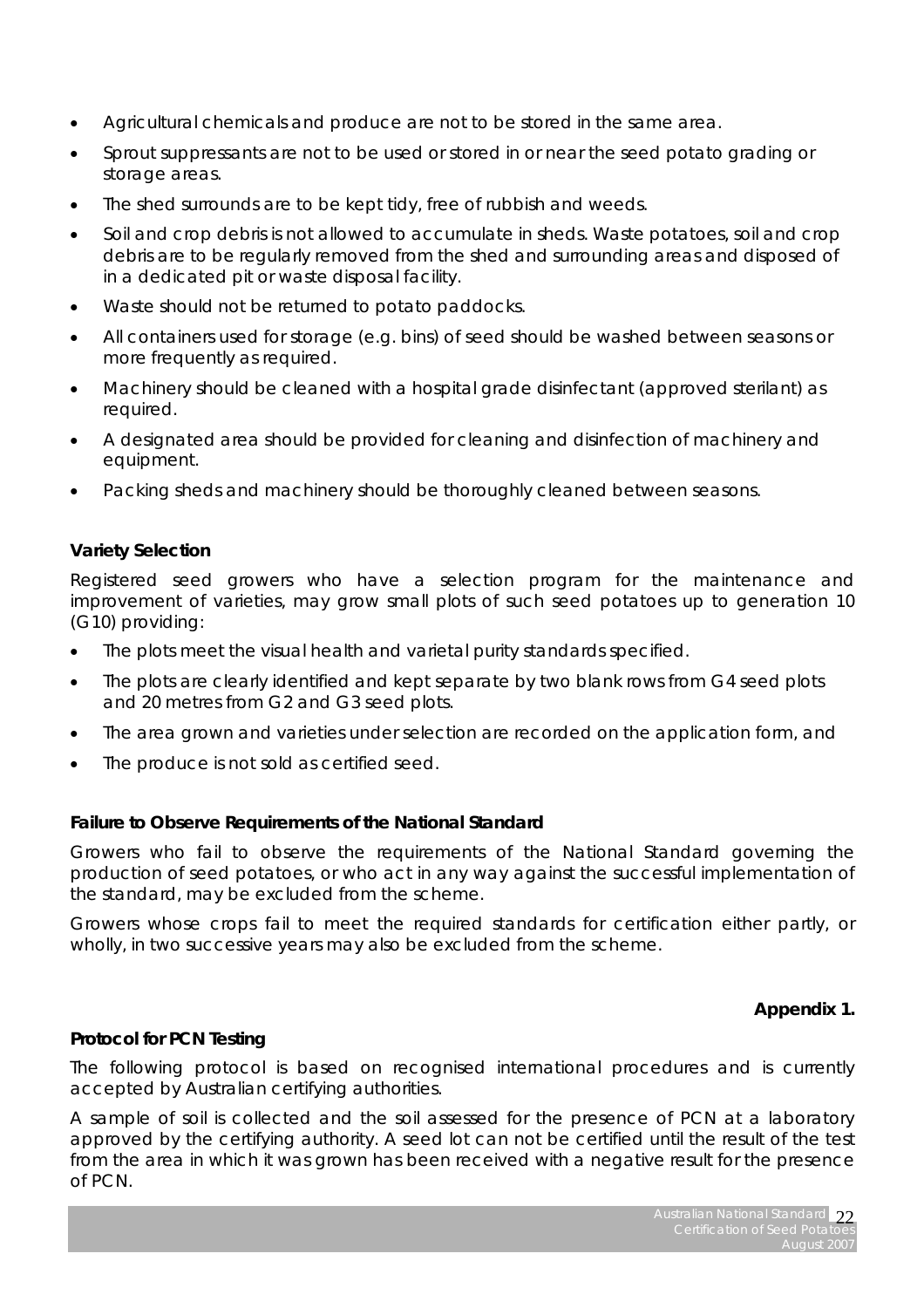- Staff or other persons authorised by the certifying authority will supervise sampling. Soil will be collected on a 10 metre by 10 metre grid. The soil collected from 2 hectares will be aggregated and assessed as one sample. The preferred sampling time is just before, or soon after planting.
- It is the grower's responsibility to notify the contractor that he/she is ready for sampling.
- All areas of all generations G1 to G5 must be sampled.
- Potatoes from areas which have been sampled can be certified only after written results confirming that no PCN was found, are received from the laboratory.
- The certifying authority may request documented proof of rotation.
- Each sample collected must be clearly identified to enable an accurate 'trace back' to where the sample was collected.
- ViCSPA has a current requirement for PCN testing of all crops.

# **Appendix 2.**

# **Future adoption of higher Standards**

In the future, should AUSVEG wish to implement a higher rating for tuber quality (e.g. AA standard) as part of the NS, the following maximum tolerances for tuber quality may be applied as shown in the following Tables:

# **Group 2 Disease/Nematode Tolerances**

*Tolerances are based on the sample as inspected. Table 1. Disease/Nematode Tolerances* 

|                                        | Rating (% by tuber count) |                 |
|----------------------------------------|---------------------------|-----------------|
|                                        | AA                        | А               |
| Dry rots (Fusarium sp., Phoma sp.)     | 1.0                       | 2.0             |
| Black scurf (Rhizoctonia sp.)          | 1.0                       | $\cdot$ $\star$ |
| Silver scurf (Helminthosporium sp.)/   | 0.5                       | $\mathcal{L}$   |
| Black dot (Collectorichum sp.)         | 0.5                       | $\sim$          |
| Common scab (Streptomyces sp.)         | 1.0                       | $2.0**$         |
| Powdery scab (Spongospora subterranea) | 0.0                       | 2.0             |
| Root knot nematode (Meloidgyne sp.)    | 1.0                       | 20              |
| Soft rots (eg. Pythium sp.)            | 0.1                       | 0.25            |
| Pink rot (Pythophthora sp.)            | 0.0                       | 0.25            |

- The tolerance for these diseases may be negotiated between the seed grower and the seed buyer. The tolerance should relate to the number of tubers in a sample, with levels of disease present as depicted by Styles A to C in the publication **"Product Description Language – Potatoes"** (ISBN 0 7311 4357 4)
- In Tasmania the tolerance for domestic seed may be negotiated between the seed grower and the seed buyer.

The maximum permitted tolerance for all diseases in Group 2 is 1 per cent for AA, and 2 per cent for A (4 per cent in Tasmania only).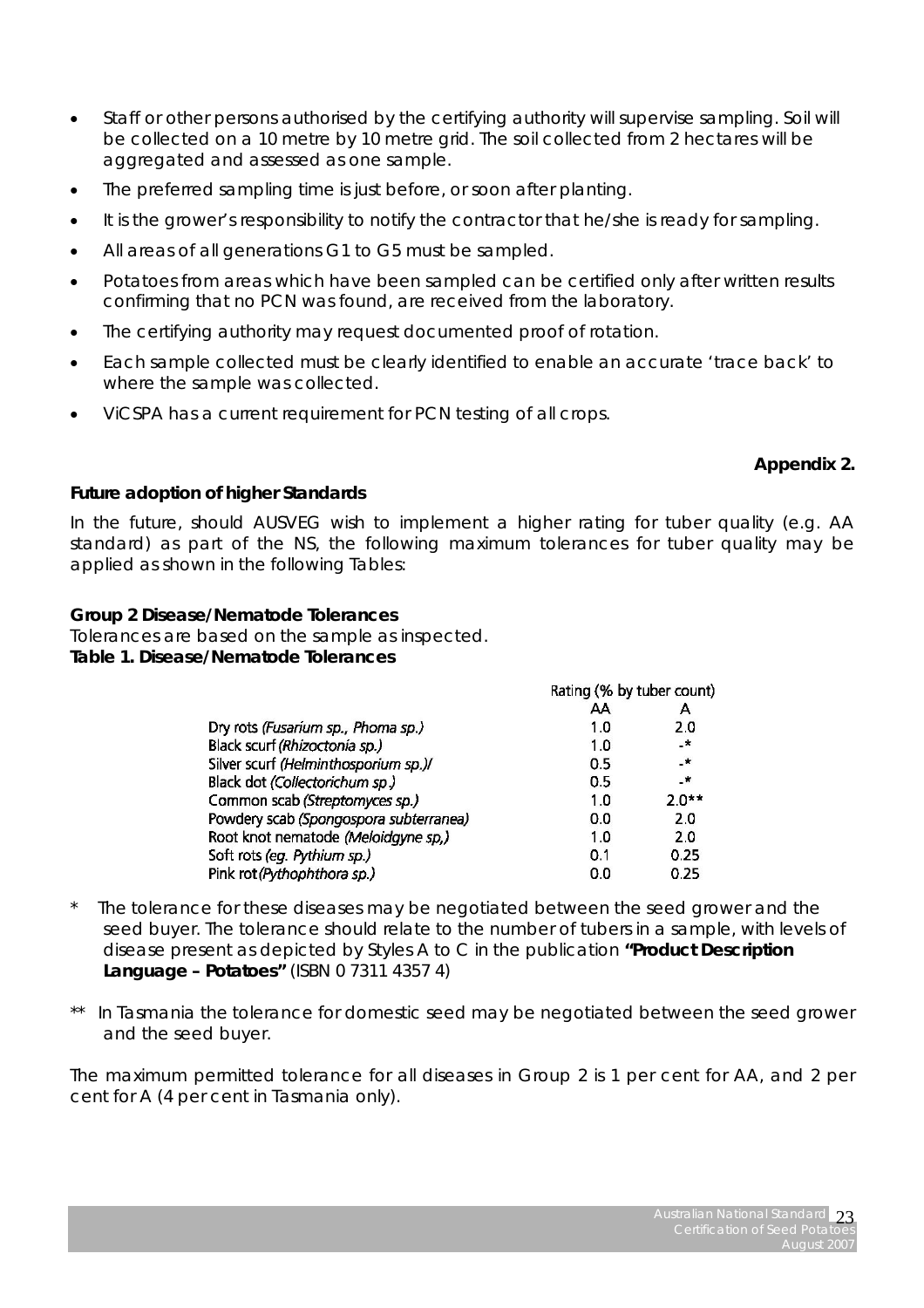### **Group 3 Tuber Defects**

#### *Table 2. Defect Tolerances*

|                             |     | Rating (% by tuber count) |
|-----------------------------|-----|---------------------------|
|                             | AA  |                           |
| Insect damage               | 0.7 | $1.5*$                    |
| Malformed tubers            | 1.0 | 2.0                       |
| Mechanical damage           | 10  | 20                        |
| Stem end discolouration     | 1.0 | 20                        |
| Miscellaneous (eg. sunburn) | 0.5 | 1.0                       |
| Foreign cultivars           | 0   | 0                         |
| Oversize                    | 0.5 | 1.0                       |
| Undersize                   | 1.0 | 2.0                       |

\*An additional 2 per cent of tubers may show minimal feeding damage (e.g. where these tubers have no more than 2 feeding holes/tuber, not more than 3mm deep, containing no soil, and the damaged skin is healed). Tuber eyes must not be damaged.

The total acceptable tolerance for Groups 2 and 3 will be 1.0 per cent for **AA**, and 4.0 per cent for **A**.

Irrespective of the generation assessed, seed will graded **AA**, or **A**, where **AA** is superior to **A**.

|                              |                                                                                              |                |                         | Appendix 3.    |    |
|------------------------------|----------------------------------------------------------------------------------------------|----------------|-------------------------|----------------|----|
|                              | Diseases and Tolerances to be included in Field inspections 1 and 2.                         |                |                         |                |    |
|                              |                                                                                              |                | Final inspection rating |                |    |
|                              | Causal organism                                                                              | R <sub>3</sub> | R <sub>2</sub>          | R <sub>1</sub> |    |
|                              | Zero Tolerance Diseases (Quarantine Diseases from National Potato Industry Biosecurity Plan) |                |                         |                |    |
|                              |                                                                                              |                |                         |                |    |
| Brown rot                    | Ralstonia solanacearum                                                                       | 0%             | 0%                      | 0%             |    |
| Ring rot                     | Clavibacter michiganensis sepedonicus                                                        |                | 0%                      | 0%             | 0% |
| Potato Cyst Nematode         | Globodera rostochiensis or pallida 0%                                                        |                | 0%                      | 0%             |    |
| Late blight A2 mating strain |                                                                                              |                | Phytophthora infestans  |                | 0% |
|                              | 0%                                                                                           | 0%             |                         |                |    |
| Potato Spindle Tuber Viroid  |                                                                                              | Pospiviroidae  |                         | 0%             | 0% |
|                              | 0%                                                                                           |                |                         |                |    |
| Potato Wart                  | Synchytrium endobioticum                                                                     | 0%             | 0%                      | 0%             |    |
| Potato Mop Top virus         | Mop Top Virus                                                                                | 0%             | 0%                      | 0%             |    |
| Smut                         | Angiosorus solani                                                                            | 0%             | 0%                      | 0%             |    |
| <b>PVM</b>                   | Potato Virus M                                                                               | 0%             | 0%                      | 0%             |    |
| Phoma leaf spot              | Phoma andina                                                                                 | 0%             | 0%                      | 0%             |    |
| <b>Tobacco Rattle Virus</b>  | <b>Tobacco Rattle Virus</b>                                                                  | 0%             | 0%                      | 0%             |    |
| PVS (Andean strain only)     | Potato Virus S                                                                               | 0%             | 0%                      | 0%             |    |
| <b>BCTV</b>                  | Beet Curly top virus                                                                         | 0%             | 0%                      | 0%             |    |
| <b>PVV</b>                   | Potato Virus V                                                                               | 0%             | 0%                      | 0%             |    |
| Skin Spot                    | Polyscytalum pustulans                                                                       | 0%             | 0%                      | 0%             |    |

This list of zero tolerance diseases will by necessity have to change if the status of any diseases on the list changes. Such changes will be notified by Plant Health Australia and communicated to growers through the Potatoes Australia magazine.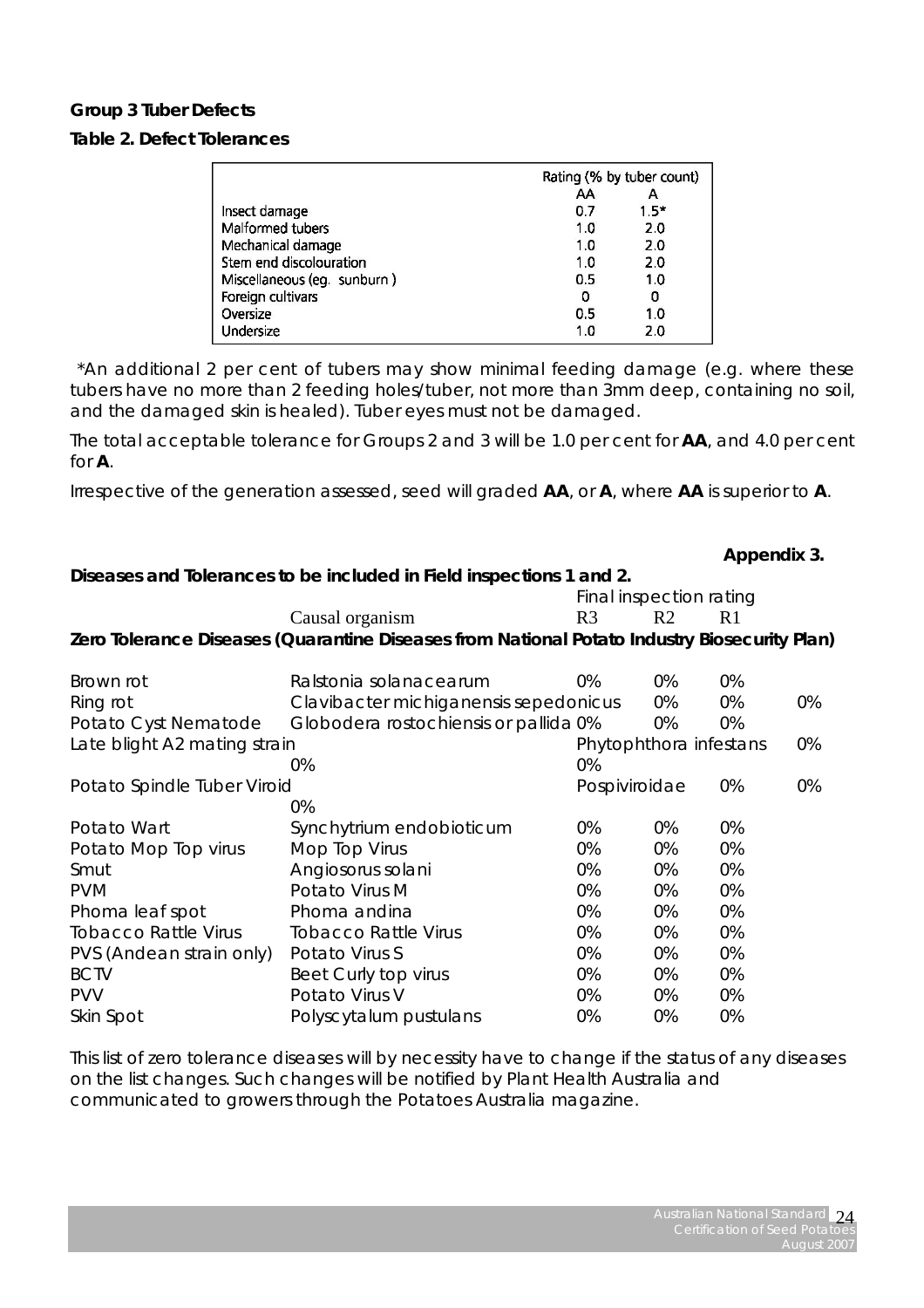|                                      |                                   | <b>Final inspection Rating</b> |                |         |  |
|--------------------------------------|-----------------------------------|--------------------------------|----------------|---------|--|
|                                      | Causal organism                   | R3                             | R <sub>2</sub> | R1      |  |
| <b>Fungal Diseases -</b>             |                                   |                                |                |         |  |
| Fusarium Wilt                        | Fusarium sp                       | 2%                             | 0.25%          | 0.1%    |  |
| Verticillium wilt                    | Verticillium dahliae / albo-atrum | 2%                             | 0.25%          | 0.1%    |  |
| <b>Bacterial Diseases -</b>          |                                   |                                |                |         |  |
| Blackleg                             | Erwinia carotovora ssp.           | 2%                             | 0.25%          | $0.1\%$ |  |
| Vine Rot                             | Erwinia sp.                       | 2%                             | 0.25%          | 0.1%    |  |
| Total fungal and bacterial diseases# |                                   | 2%                             | 0.25%          | 0.1%    |  |

#Bacterial and fungal diseases are treated in the same category and have a maximum allowable tolerance

# **Reportable fungal diseases \***

| Rhizoctonia           | Rhizoctonia solani          | To be noted at field inspection<br>Assessed at tuber inspection |
|-----------------------|-----------------------------|-----------------------------------------------------------------|
| Pink Rot              | Phytophthora erythroseptica | To be noted at field inspection<br>Assessed at tuber inspection |
| Late / Irish Blight   | Phytophthora infestans      | To be noted at field inspection<br>Assessed at tuber inspection |
| Leak                  | Pythium sp.                 | To be noted at field inspection<br>Assessed at tuber inspection |
| Sclerotinia<br>report | Sclerotinia sclerotiorumt   | To be noted on field inspection                                 |
| Target Spot<br>report | Alternaria solani           | To be noted on field inspection                                 |

# **Reportable bacterial diseases \***

| Common Scab         | Streptomyces scabies                                                                      |    |                                | To be noted at field inspection |  |
|---------------------|-------------------------------------------------------------------------------------------|----|--------------------------------|---------------------------------|--|
|                     |                                                                                           |    |                                | Assessed at tuber inspection    |  |
| serological testing | Virus Diseases - if virus diseases are noted in the field the results can be confirmed by |    |                                |                                 |  |
|                     |                                                                                           |    | <b>Final inspection Rating</b> |                                 |  |
|                     |                                                                                           | R3 |                                |                                 |  |

|                                                          | ĸэ       | KZ.  | K I   |
|----------------------------------------------------------|----------|------|-------|
| Potato Leaf Roll Virus                                   | 1%       | 0.1% | 0.01% |
| Potato Virus Y                                           | 1%       | 0.1% | 0.01% |
| Potato Virus X                                           | $1\%$ ** | 0%   | 0%    |
| Potato Virus A                                           | 1%       | 0.1% | 0.01% |
| Potato Virus S                                           | $1\%$ ** | 0%   | 0%    |
| Potato Virus T                                           | 1%       | 0.1% | 0.01% |
| Tobacco Mosaic Virus - Serological testing required      | 1%       | 0.1% | 0.01% |
| Potato Yellow Dwarf Virus - Serological testing required | 1%       | 0.1% | 0.01% |
| <b>Tomato Spotted Wilt Virus</b>                         | 1%       | 0.1% | 0.01% |
| Purple top Wilt                                          | 1%       | 0.1% | 0.01% |
| <b>Total virus diseases</b>                              | 1%       | 0.1% | 0.01% |

# **Total diseased plants 2.0% 0.25% 0.1%**